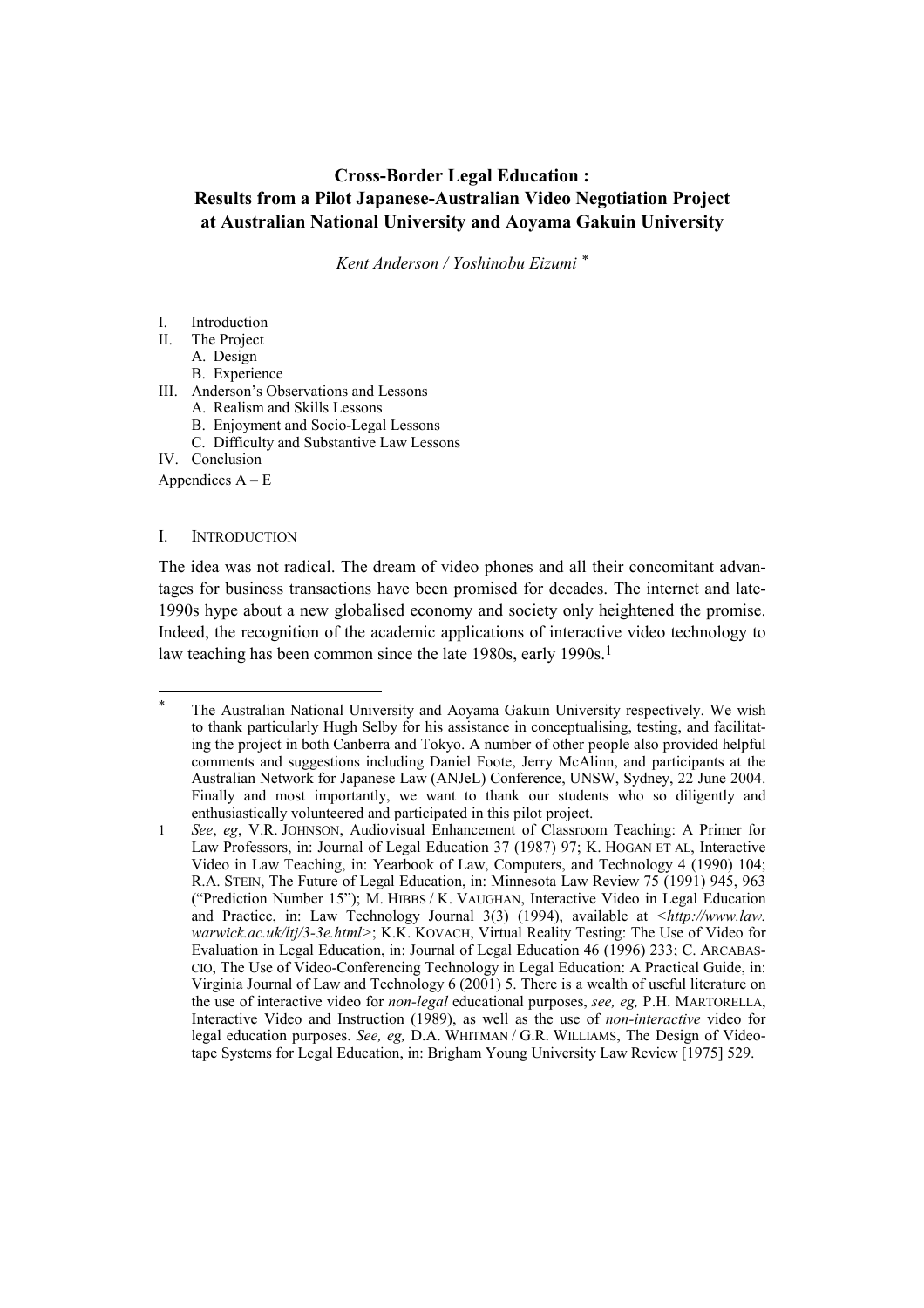And yet, actual courses that use interactive video technology internationally in legal education – rather than passive technology or purely domestic applications – are by every indication still rare[.2](#page-1-0) There are a number of obvious reasons for this: The partner institutions must have compatible video infrastructure, which is still subject to annoying country variances; depending upon the system used, the infrastructure and on-line time can be prohibitively expensive; time-zones cause havoc on real-time exchanges; teaching periods do not align neatly between countries; personal connections are needed; and most basically, despite the rhetoric of "global law schools" and "educating borderless lawyers" the law itself and its training institutions are still mostly parochial zones anchored in notions of domestic jurisdiction.

In May 2004, we undertook a pilot international video negotiation project between Japan and Australia despite these obvious obstacles in the hopes that we could capture some of the obvious benefits. We proposed to our respective schools a four-week international video negotiation between students at the Australian National University (ANU) in Canberra and those at Aoyama Gakuin University (AGU) in Tokyo. We had an observable model in the project Daniel Foote has been running between University of Tokyo and University of Washington (Seattle) since 2001[,3](#page-1-1) but we wanted to test a variety of alternatives from that project and challenge some of its presumptions.

This paper reflects on that pilot project. It is organised in two basic parts. In Section II, we provide the basic details of our project including both its original design and the results of its eventual execution. Section III then notes very briefly some preliminary observations and practical lessons. We conclude by predictably advocating for other educators and schools to initiate similar programs, but we also advance a basic framework for facilitating the formation of similar programs. In short, this paper and project are about realising the dream of cross-border legal education.

<span id="page-1-0"></span><sup>2</sup> Some important and notable exceptions exist of course. *See, eg,* FOOTE, *below* note 3; ROSETT / MCALINN, *below* note 4; A. LEMPEREUR, Negotiation and Mediation in France: The Challenge of Skill-Based Learning and Interdisciplinary Research in Legal Education, in: Harvard Negotiation Law Review 3 (1998) 151, 173 (noting an electronic and video negotiation project between commerce students in France and the United States). An interesting web based international negotiation simulator is provided by Carleton and Concordia Universities in Canada, and even allows negotiation in Russian and Spanish. *See* INSPIRE, 'Web-Based Negotiation Support System', at *<http://interneg.org/inspire/index.html>*.

<span id="page-1-1"></span><sup>3</sup> *See* D.H. FOOTE, Information Technology Meets International Contracting: Tales from a Transpacific Seminar, in this issue of ZJapanR / J.Japan.L. p. 69.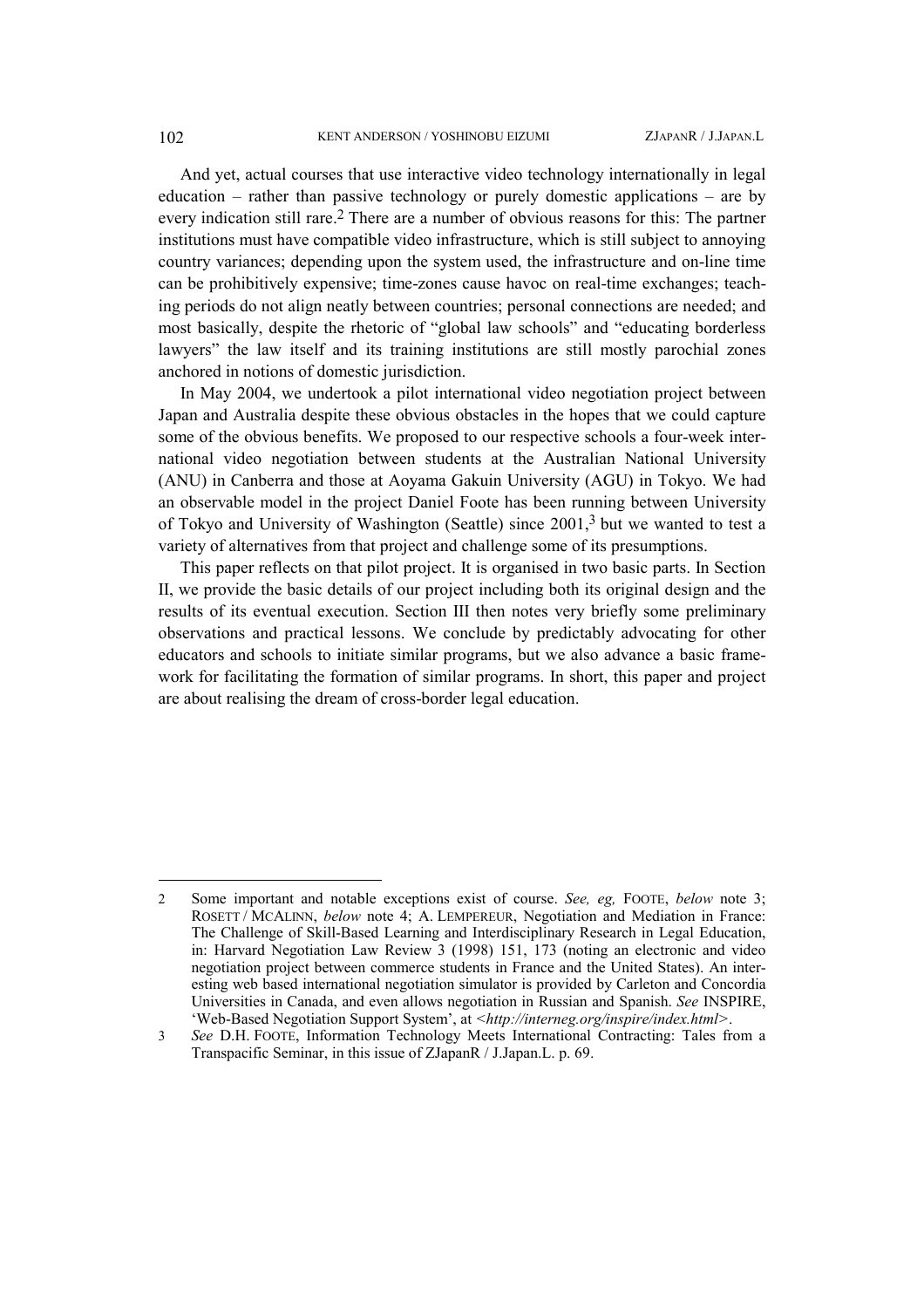# II. THE PROJECT

We designed our project very much with an eye towards the Tokyo-UW program as well as a two-year email-based program run in the late 1990s by Gerald McAlinn and Arthur Rosett at AGU and UCLA.<sup>4</sup> Yet, we had a number of differences we wanted to introduce. For example, we hoped to take advantage of the large number of law students at the ANU who had Japanese language ability and provide an international negotiating opportunity for those students at AGU without sophisticated English skills. We also sought to denationalise the experiment to a degree by removing from the stimulus scenario the typically-Japanese and typically-American aspects, which were an integral element of both the predecessor models.[5](#page-2-1) Finally, we consciously decide to simplify our scenario significantly and correspondingly to make the project a short-term component within a regular substantive course in the curriculum rather than a course unto itself.

# *A. Design*

# *1. Framework*

The basic idea of the project was to facilitate a simulated legal experience to educate students about legal skills, socio-legal concepts and substantive law. The scenario contemplated an international sales transaction where the initial and crucial aspects were negotiated via video link and the details were resolved by exchange of emails with draft agreements attached. The students were paired into teams and assigned a counterpart in the opposite country. The plan was to structure the four video sessions around two scenarios, first, the drafting of a sales agreement and, second, response to some shock to that relationship. Thus, the first video session would be an initial meeting to investigate willingness to trade; the second video session was to finalise any difficult contractual terms; the third video session would introduce the shock and seek an initial resolution; and the fourth video session would resolve the shock or identify how the parties were to proceed. The basic documents setting out the project for students are reproduced in Appendix A.

Rather than try to replicate a typical Japan-foreign transaction such as Tokyo-UW's merger of an American company with a Japanese company or AGU-UCLA's Japanese buyer-American seller scenarios, $6$  we attempted to create a denationalised model where either the Japanese or Australian team might be buyer or seller, acquisition or target,

<span id="page-2-0"></span><sup>4</sup> *See* A. ROSETT / G. MCALINN, The Harmonization of International Commercial Law and Legal Education in the Information Era, in: Aoyama Hôgaku Ronshû 41 (2000) 192. Another model that did not use technology but involved cross-border negotiation was the joint negotiation course run between Hokkaido University and University of Wisconsin Law School in the late 1990s. Again, this differed from our project in use of technology, jointcourse, English language, and duration.

<span id="page-2-1"></span><sup>5</sup> *See, eg,* FOOTE, *supra* note 3, at 7.

<span id="page-2-2"></span><sup>6</sup> *Ibid.*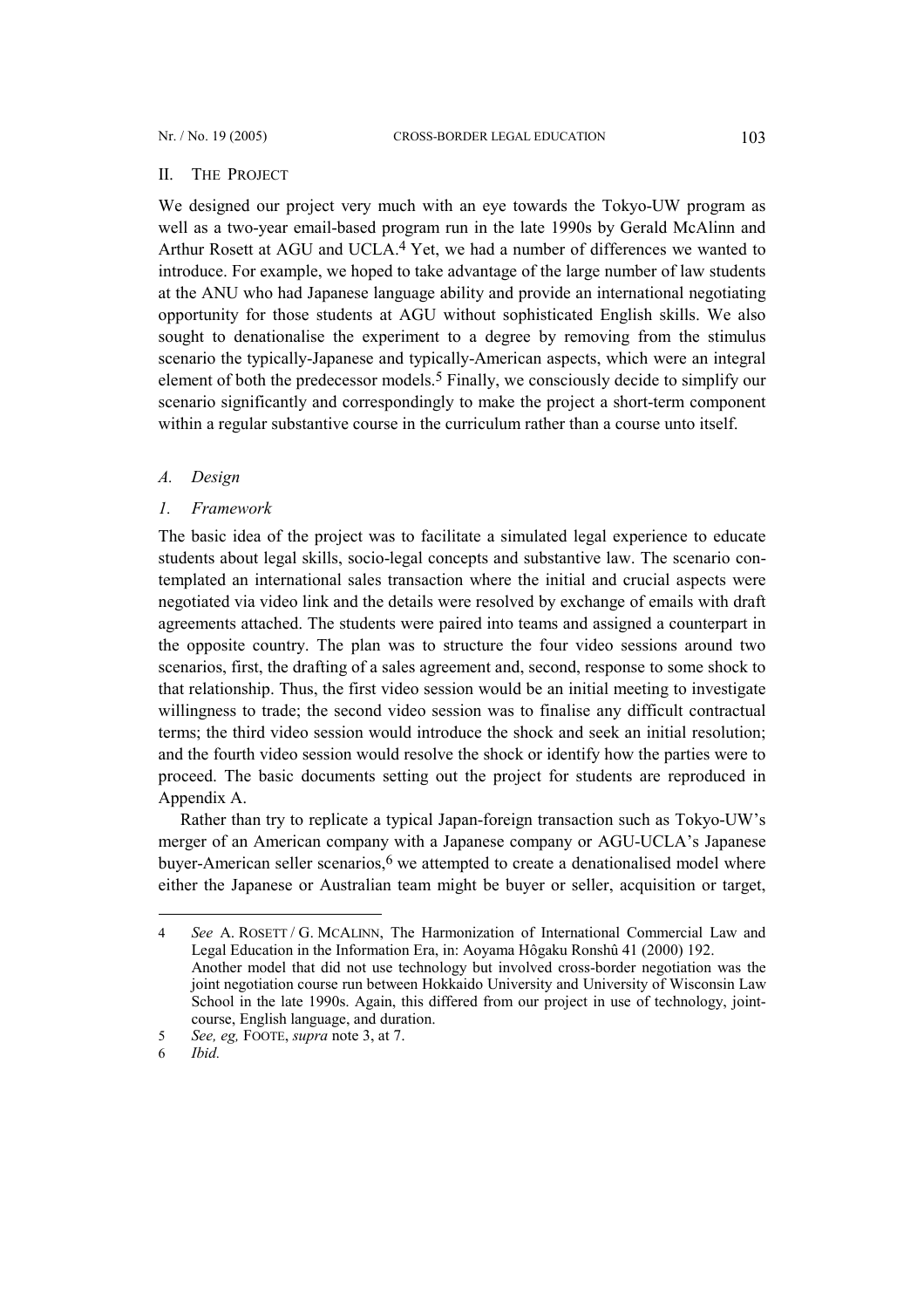and so forth. In our scenario, two of the ANU teams became buyers and one was seller, *ergo* two of AGU teams were sellers and one was buyer. Further, rather than designate the currency to be yen or Australian dollars, we made the currency a term for negotiation suggesting either a preference for euros or US dollars to the negotiators.

There were a number of reasons for the denationalised situation which we admit was more complex and difficult to manage. For example, we were interested in undermining stereotypes our students might have as to what the "typical" role of one of their national actors was whether that be Americans as M&A experts, Japanese as global consumers or Australians as raw material suppliers. Further, we were interested in the experimental nature of being able to compare how Australian or Japanese did on both sides of the deal which would have been impossible if all of our students sat on one side. Finally, we wanted to emphasise the truly translational nature of the current legal professional market where Australian trained lawyers might represent Indian interests from a Hong Kong base in a Japanese deal, or vice versa.<sup>[7](#page-3-0)</sup> In this attempt to add this one element of reality, however, we admit that we forewent perhaps the greater realism that the Tokyo-UW and AGU-UCLA models' typical approach achieved.

Another divergence from our predecessors, we did not operate the class as a jointnegotiation course. Instead, Anderson incorporated the project as an optional part of his Japanese Law and Society course which is cross-listed as an undergraduate (LLB) law class, and undergraduate or graduate Asian Studies class (BAsianStud, MAsianStud). In contrast, Eizumi incorporated the project as part of his Private International Law courses offered to professional (JD), graduate (MPhil, PhD), and undergraduate (BA) students. This arrangement was in direct contrast to the Tokyo-UW project and, therefore, tested one of its propositions – that a simulation works best were the objectives, and therefore course structures, of both side are the same.<sup>[8](#page-3-1)</sup>

# *2. Objectives*

l

As teachers we had three general objectives. Generally speaking these might be categorised as our skills goals, socio-legal goals and substantive law goals. The skills goals are the most obvious in a project such as this. We sought to simulate 'real-world' cross-border negotiations to develop strategic negotiation skills in our students. Further, because the project required drafting of legal documents (*eg*, a contract) we sought to introduce some basic legal drafting skills. We also wanted to introduce and experiment

<span id="page-3-0"></span><sup>7</sup> There is an unlimited source of articles and examples that document this trend. *See, eg,* R.L. ABEL, Transnational Law Practice, in: Case Western Reserve Law Review 44 (1994) 737; D.M. TRUBEK ET AL, Global Restructuring and the Law: Studies of the Internationalization of Legal Fields and the Creation of Transnational Arenas, in: Case Western Reserve Law Review 44 (1994) 407.

<span id="page-3-1"></span><sup>8</sup> *See* FOOTE, *supra* note 3, at 26-27 ("The content of the joint offering should be coordinated.").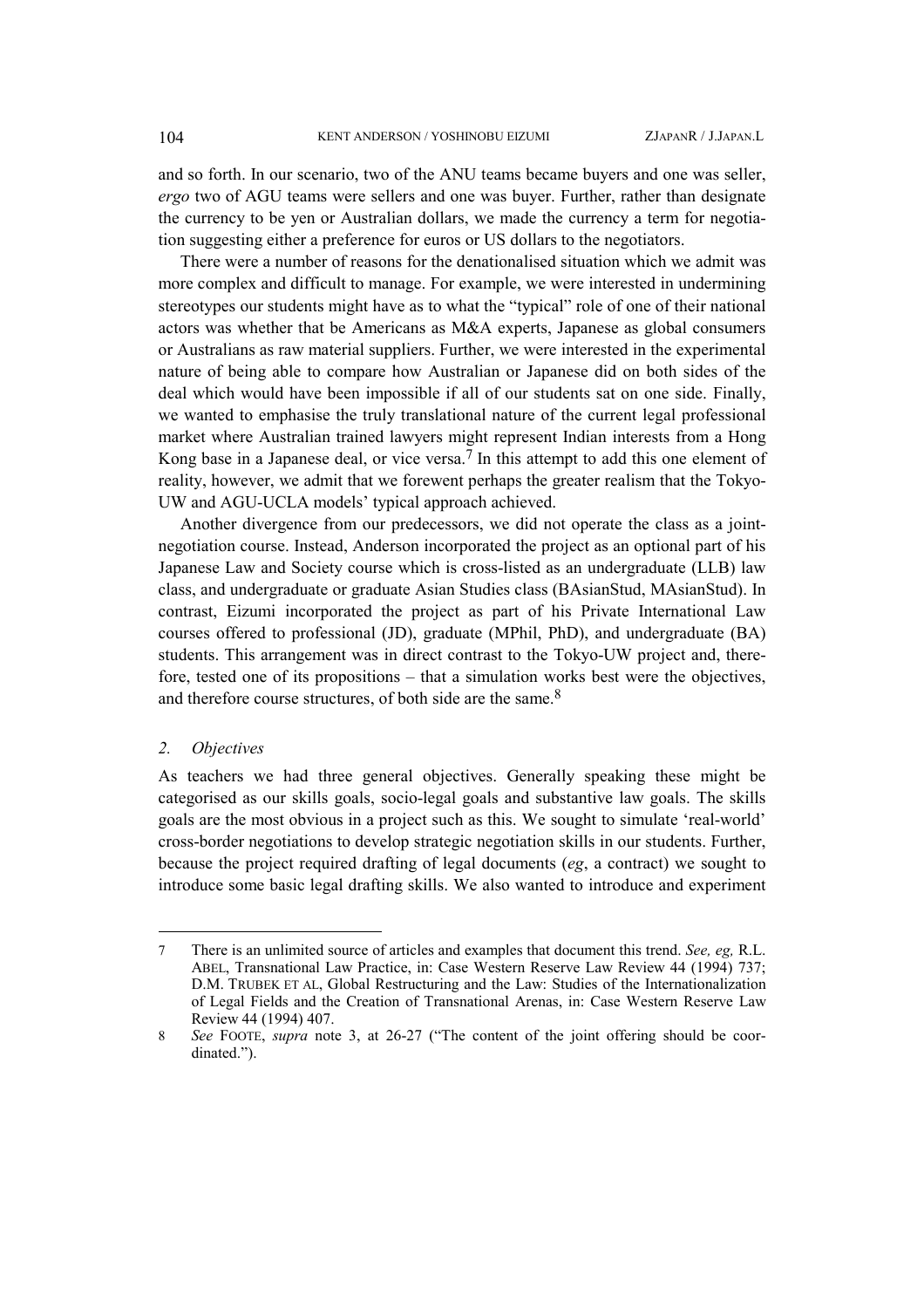with how new technologies are impacting legal relationships and thereby hone our students' effective use of these cross-border media (with a strong suspicion that our students would be more adapt in this regard than their instructors). In addition to these skills, we hoped to reinforce socio-legal ideas introduced in class such as parties' legal inclinations (*ie*, the *hôishiki* debate),<sup>9</sup> relational contracting,<sup>[10](#page-4-1)</sup> fluid dispute resolution, and so forth. Finally, we sought to teach substantive law lessons such as differing standards of offer and acceptance under various national laws and international norms

Though the Japanese class and Australian class had overlapping goals regarding skills and socio-legal objectives, our courses' substantive law goals diverged given the different subject matter of the courses. Due to Foote's wise precautions,  $12$  we were cognisant, and frankly frightened by, this divergence at the outset. However, we decided to proceed (1) for the pragmatic reason that it was much easier to use the existing courses than to create and gain faculty approval for new curriculum in both schools; (2) because we rationalised that the smaller scope of our project meant little was risked and we could rescue the courses even if the pilot failed; and (3) because we wanted to test Foote's assertion of the need for alignment against our lighter and more flexible model of international cooperation that would be easier to adopt elsewhere.

(*eg*, Convention on the International Sale of  $Goods<sup>11</sup>$ ).

### *3. Language*

 $\overline{a}$ 

Part of our challenging the typical national approach models used by our predecessors was to run negotiation teams using both English and Japanese.<sup>[13](#page-4-4)</sup> In fact, we created three language teams: (1) the English team, (2) the Japanese team, and (3) the mixed language team. For the English and Japanese language teams the intent was for all communications both oral and written to be in the designated language. This of course required that both of us as instructors were comfortable in both languages and that we could find a sufficient number of language proficient students. The mixed language

<span id="page-4-0"></span><sup>9</sup> *See, eg,* T. KAWASHIMA, Dispute Resolution in Contemporary Japan, in: A.T. VON MEHREN (ed.), Law in Japan: The Legal Order in a Changing Society (1963); J.O. HALEY, The Myth of the Reluctant Litigant, in: Journal of Japanese Studies 4 (1978) 359; J.M. RAMSEYER / M. NAKAZATO, The Rational Litigant: Settlement Amounts and Verdict Rates in Japan, in: Journal of Legal Studies 18 (1989) 263.

<span id="page-4-1"></span><sup>10</sup> *See, eg,* S. MACAULAY, Non-Contractual Relations in Business: A Preliminary Study, in: American Sociology Review 28 (1963) 55; I.R. MACNEIL, Relational Contract: What We Do and Do Not Know, in: Wisconsin Law Review [1985] 483; C.J. MILHAUPT, A Relational Theory of Japanese Corporate Governance: Contract, Culture, and the Rule of Law, in: Harvard International Law Journal 37 (1996) 3.

<span id="page-4-2"></span><sup>11</sup> United Nations Convention on Contracts for the International Sale of Goods, opened for signature 11 April, 1980, 1489 UNTS 58 (also called the Vienna Convention and CISG).

<span id="page-4-3"></span><sup>12</sup> *See* FOOTE, *supra* note 3, at 1-2, 12-13, 26-27.

<span id="page-4-4"></span><sup>13</sup> Foote attempted to run one of his groups as a Japanese language team, but was unable to do so. *See ibid* at 13.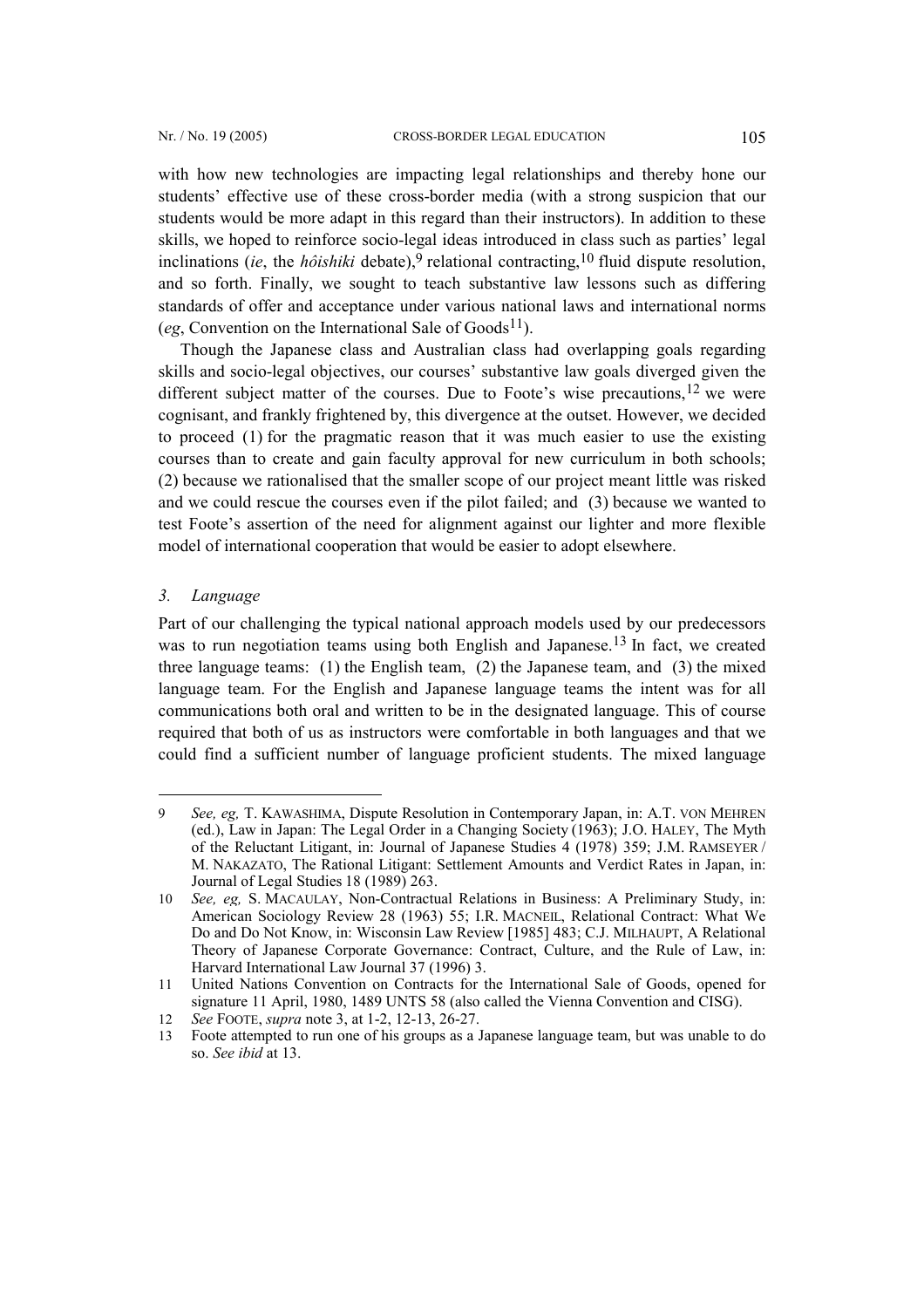team was free to negotiate in either language but we decided at the outset that their final legal documents should be in English. This was simply because we believed English language documentation was more common, and we had more trust in the Japanese students' English reading skills than the Australian students' Japanese reading skills. The "native language" teams were responsible for preparing first drafts of their documents in the designated language to simplify some of the pressure on the non-native language teams (*eg*, ANU English and mixed language teams prepared the first draft in English and AGU Japanese language team prepared the first draft in Japanese).

# *4. Technology*

Technology was obviously a central aspect to the planning of the project. Before even setting out we had to confirm that both ANU and AGU had compatible video conferencing infrastructures.[14](#page-5-0) ANU has an entire Audio-Visual Department with two dedicated video conferencing technicians. Further, ANU is the Australian Port of Entry into the World Bank's Global Development Learning Network (GDLN)[15](#page-5-1) and, thus, has a comparatively sophisticated, experienced and developed video conferencing infrastructure in place. ANU offers a variety of premises where interactive video conferencing can take place from lecture theatres that seat 500 to a conference table seating fewer than ten.[16](#page-5-2) In the end, we elected to use the conference table focusing closely on the negotiators (*ie*, a so-called close-up reportorial shot).[17](#page-5-3) AGU proved slightly more problematic but a new conference room with video capabilities came on-line immediately before the project began so that was used. Also, allowing a close-up reportorial focus on the negotiators.

As we learned, however, infrastructure is only one aspect of successful and costeffective video conferencing and on-line costs must also be considered. [18](#page-5-4) As my students can attest, I (Anderson) have little to no technological ability or savvy, thus, the following description may be incomplete or inaccurate. As I understand it, a video

 $\overline{a}$ 

<span id="page-5-0"></span><sup>14</sup> Hugh Selby deserves special thanks here for investigating ANU's capabilities and testing those capabilities in Tokyo while he was visiting professor of AGU.

<span id="page-5-1"></span><sup>15</sup> Global Development Learning Network, *<www.gdln.org>*. A Tokyo branch of the GDLN opened in May 2004, making the using this facility possible in the future. However, these facilities presently appear limited to ISDN connections. See Tokyo Development Learning Centre, 'JoinTokyo', *<http://www.jointokyo.org>*. Also, Foote notes that his project used the U.S. Embassy's Tokyo American Center facilities. *See* FOOTE, *supra* note 3, at 10. Tokyo also has a large number of private enterprises, such as Kinkos, offering the services. *See, eg,* Kinkos, *<www.kinkos.co.jp>*.

<span id="page-5-2"></span><sup>16</sup> *See* ARCABASCIO, *supra* note 1, at 26-30 (reviewing and providing advice regarding the physical environment contributing to a successful interactive video educational project).

<span id="page-5-3"></span><sup>17</sup> *See ibid* at 71.

<span id="page-5-4"></span><sup>18</sup> A good, though slightly dated, explanation of the technological infrastructure and on-line resources needed for successful video conferencing in a legal education setting is provided in ARCABASCIO, *supra* note 1, at 31-49.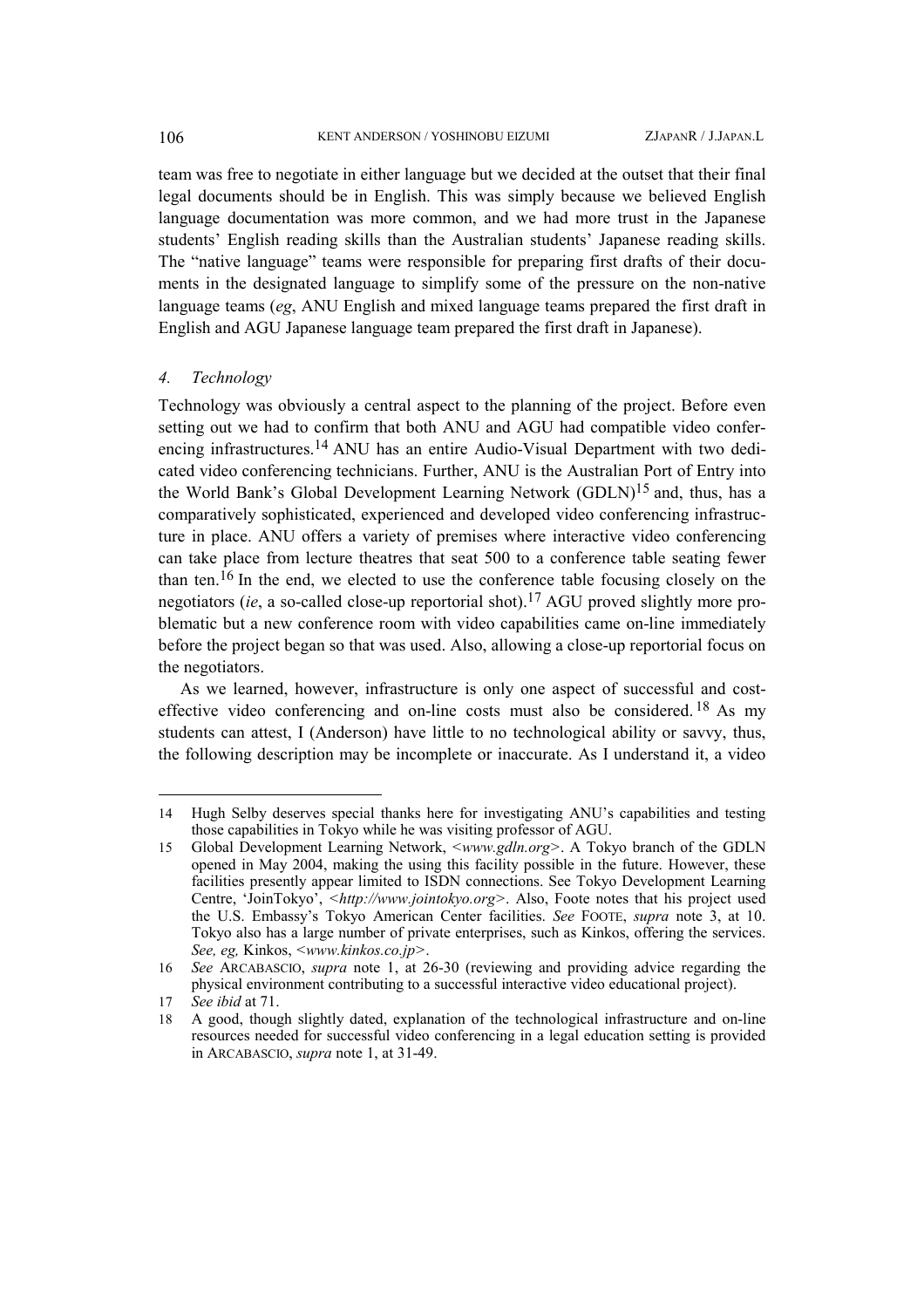link may be made by satellite, telephone (Mode 1 bonded type connection through ISDN number) or internet (Internet Protocol "IP H323") connection. Historically, the quality of video delivered and cost were directly but inversely related so that satellite was expensive but good quality, telephone was cheaper but poorer quality, and internet was cheap but unusable quality.<sup>[19](#page-6-0)</sup> I understand that technological advances have made telephone and internet quality viable options, so satellite conferencing has become obsolete. Between these two possibilities, the internet option is very inexpensive (*eg,* AUD\$20/hour) while the telephone option is more expensive (*eg,* AUD\$150/hour). However, it seems much of Japan's infrastructure has not been upgraded to the necessary internet technology so the ISDN hook-up is still used. Thus, in our case despite strong encouragement from the ANU technicians, we went forward with telephone connections initiated from AGU.

# *5. Scenario I – The Deal*

l

The stimuli material was a typical mock negotiation scenario drafted by ourselves. We provided the students with a very brief background factual situation and specific negotiation instructions for each team. Those are reproduced in Appendix B. The general facts roughly sketched the basic market conditions and background of the two companies that the teams were representing. The students were instructed that they worked for one of the companies as negotiators (not necessarily lawyers) and it was suggested, but not explicitly told to them, that the company presidents would like the deal to be completed. We each acted as a company president to provide additional details where necessary. The general facts also outlined the basic transaction: one team was a wholesaler/buyer seeking a long-term contract to buy chicken from the other team as a producer/seller.

The specific negotiation instructions came from the respective company presidents as terms that the negotiators should try to achieve. As such, the teams were supposed to keep them confidential even from their classmates on other teams. The specific negotiation instructions suggested four points for deliberation: price, quantity, term, and shipping. All of these terms had overlap between the buyer and seller requirements, so agreement was likely to be achieved. Other possible business terms such as method and time of payment, warranties, liquidated damages, and so forth were not provided. Further, the instructions specifically noted that the presidents did not have a legal background so legal terms such as application of law, jurisdiction, dispute resolution, force majeure, and so forth were not suggested.

<span id="page-6-0"></span><sup>19</sup> By way of historical footnote, the first video conferencing system was introduced by AT&T at the 1964 World's Fair but the video telephone link cost US\$1,000 per minute making its use prohibitive. *See* P.S. PORTWAY / CARLA LANE, Guide to Teleconferencing and Learning  $(1994)$  2.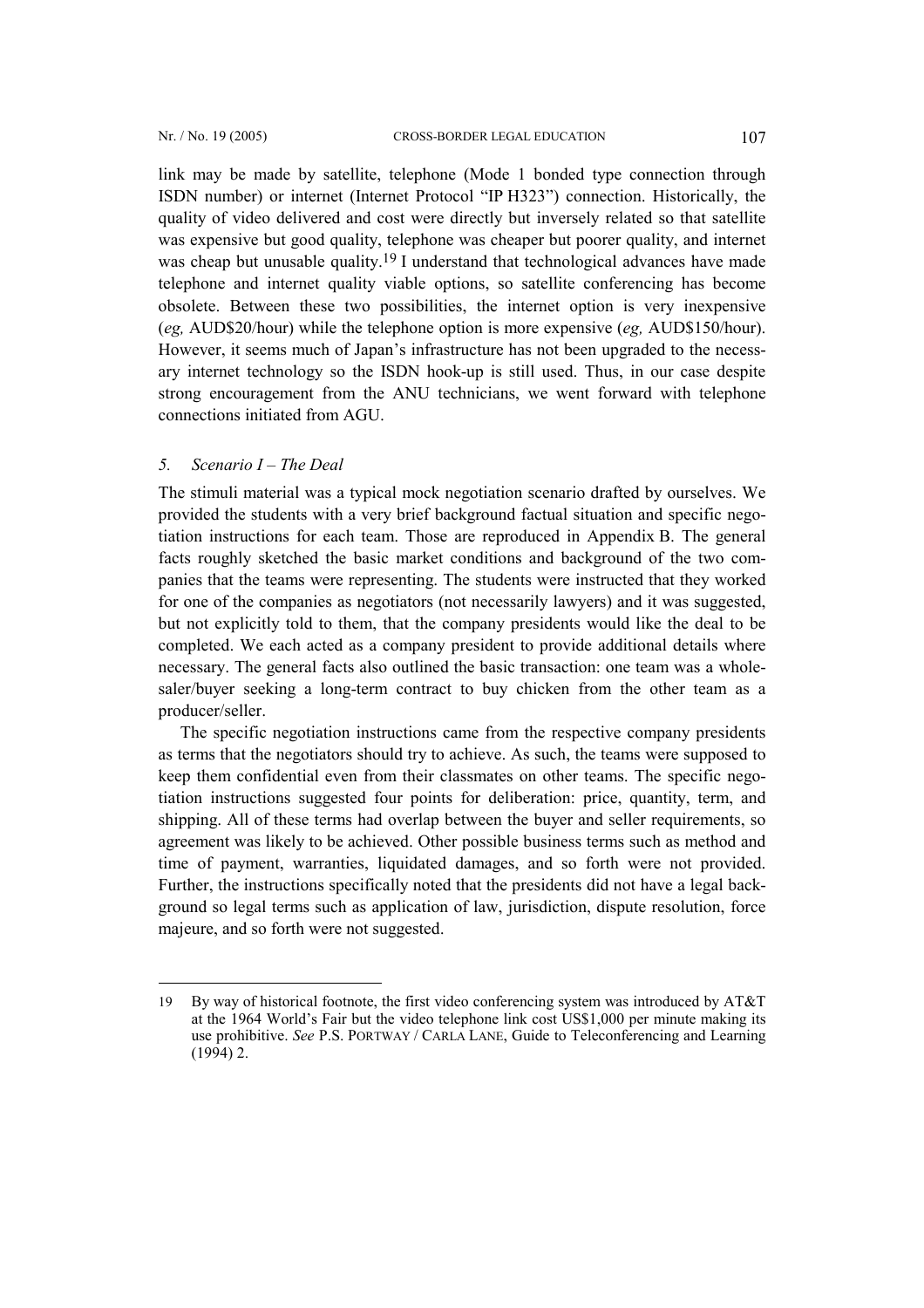# *6. Scenario II – The Shock*

Following the first two video sessions, which due to school holidays covered three weeks, all teams had reached agreement on the original contract so a "shock" was introduced. The shock was added because we wanted to test the contractual terms to which the parties had agreed (*ie*, skill goals); because we wanted the students to become familiar with the fluid nature of business relationships (*ie*, socio-legal goals); and because we were interested in teaching about various dispute resolution methods both domestically and internationally (*ie*, substantive law goals).

The shock contemplated that one year under the contract terms had passed smoothly, however, a world-wide grain virus had significantly raised the costs of performing the contract for the producer/seller.[20](#page-7-0) Therefore, the producer/seller initiated the third video session to seek some contractual concessions to ensure profitability of the deal. Again, a general fact briefing was given and specific, confidential negotiating instructions provided for each of the teams. The shock instructions are provided in Appendix C.

Designing the specific terms for the shock proved the most difficult aspect for us as organisers. The problem was that we could not prescribe all of the conditions which typically would be involved in a shock such as this. Thus, we noted simply that the parties had both been happy to date, but there was no obligation to continue the relationship. We provided overlap between the desired new terms for price, term, and quantity, but the overlap was likely unrealistically large considering the narrower margins under which commercial actors are in fact forced to operate. Recognising this, the terms noted that each negotiator's personal bonus would be decreased depending upon the terms of the renegotiation.

# *7. Assessment*

l

Typically the first question students asked was how the project was to be assessed and marked. The eventual marking scheme is attached as Appendix D. In summary, for this project the students would be marked on their active participation and the written agreements for a portion of their grade in a semester course. For the ANU course, the negotiation project covered 40% of their final course requirements. The active participation component was assessed based on quality and quantity of participation in the video sessions and in email exchanges between the teams. The written agreement component was marked based on clarity of drafting, completeness of agreements, and

<span id="page-7-0"></span><sup>20</sup> The obvious inspiration for this shock was the Asian bird flu, but some groups had contracted for that possibility so we created an indirect problem with the grain virus. This situation also has strong parallels to the quintessential Japanese-Australian contract issue found in the (in)famous sugar case. *See* M.K. YOUNG / M. KATO / A. FUJIMOTO, Japanese Attitudes Towards Contracts: An Empirical Wrinkle in the Debate, in: George Washington International Law Review 34 (2003) 789 (using the case as basis for Kato's survey of global attitudes towards contacts).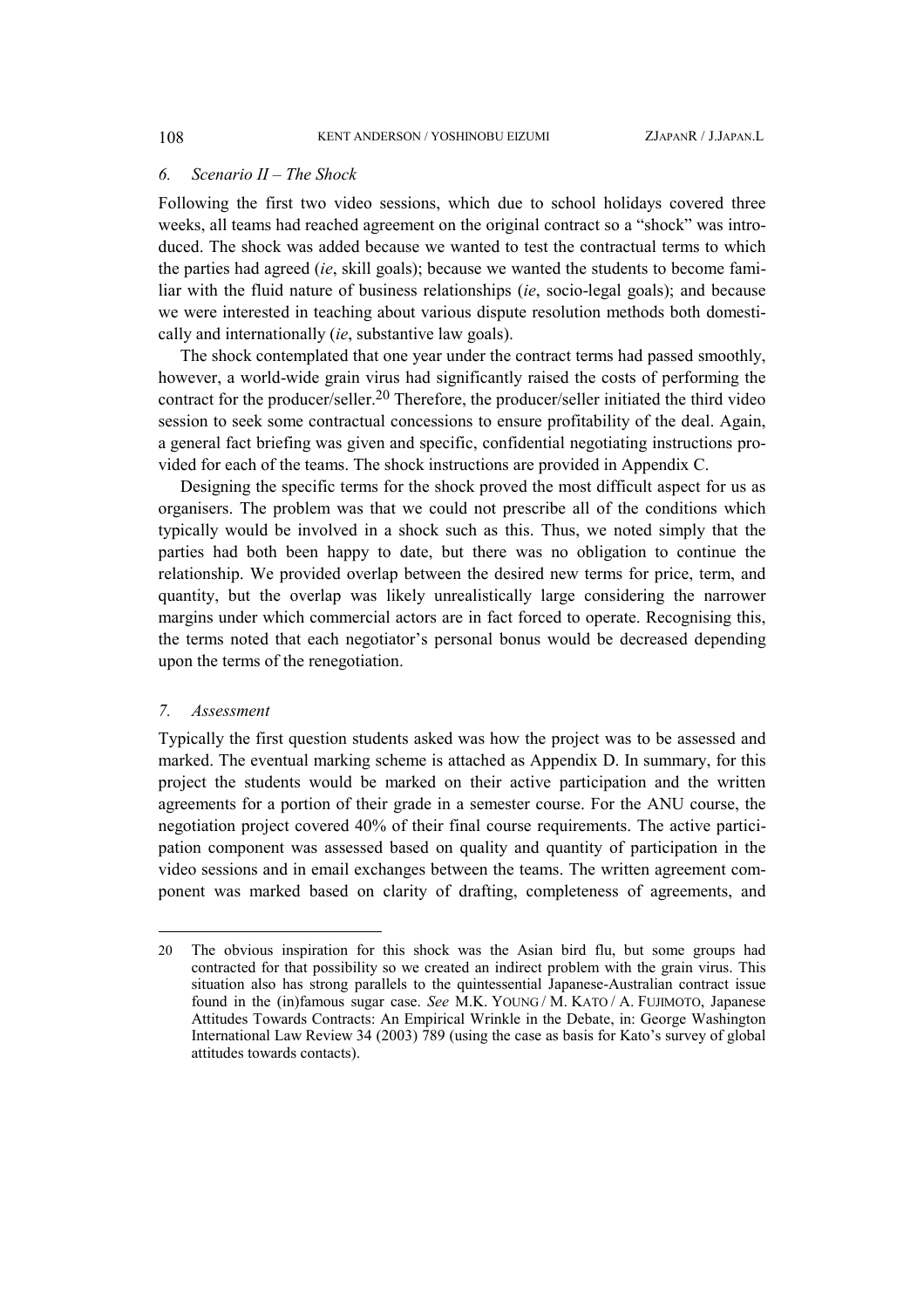desirability of terms achieved. There was no direct requirement in the assessment that the parties achieved an agreement or renegotiated term, and grades were not directly tied to success or failure of achieving beneficial terms.

# *B. Experience*

In the next section we review the experience of the pilot project. We highlight in particular our failures and oversights in the hopes of better preparing those who follow us.

# *1. Pre-Negotiation*

To facilitate the project, Eizumi visited Anderson's class in the early part of the Australian term. Eizumi also guest lectured to the class so that the students were familiar with him. This was hugely important as it grounded the otherwise ephemeral nature of the cyber experience and reinforced the personal connections that made this project both fun and viable. Anderson hopes to visit the Japanese students towards the end of 2004 and provide a similar personal connection and hopefully attract future students.

The slightly staggered starts of the school years in Australia and Japan that allowed Eizumi to meet the Australian students beforehand also created a number of scheduling problems. Specifically, because the Japanese semester did not begin until classes had been underway for over a month in Australia and because of the two week Easter holiday in Australia and Golden Week holiday in Japan, finding four consecutive weeks to conduct the project was impossible. Eventually, the project ran the five weeks from the final week of April until the final week of May 2004 taking one week off for Golden Week. While not ideal, this period was workable. In the future if a similar scheduling situation arose we would try to schedule the extra week to fall between the contract and shock parts of the exercise.

Beyond scheduling, a number of items had to be arranged before the project could begin. Subscribing students in Australia was simple. Anderson offered the negotiation project as an optional assignment in his Japanese Law and Society course. Despite the unproven nature and more demanding assessment for the project than the other assignment alternatives, nearly all 35 of Anderson's students sought to participate. Interested students completed application forms that were divided and ranked considering, first, language ability, then special consideration, and finally random selection. Three teams of three students were named. Eizumi had more difficulty finding interested students at AGU. This was exacerbated by the short time frame for publicity in Japan given its later start to the semester and students' potentially perceived necessity of advanced English language ability to participate. Eventually three AGU teams of two students each were formed from students in a variety of courses and degrees.

After the teams were formed, the students were given the general facts, the specific negotiation instructions, and the email contact of their opposing team. They were en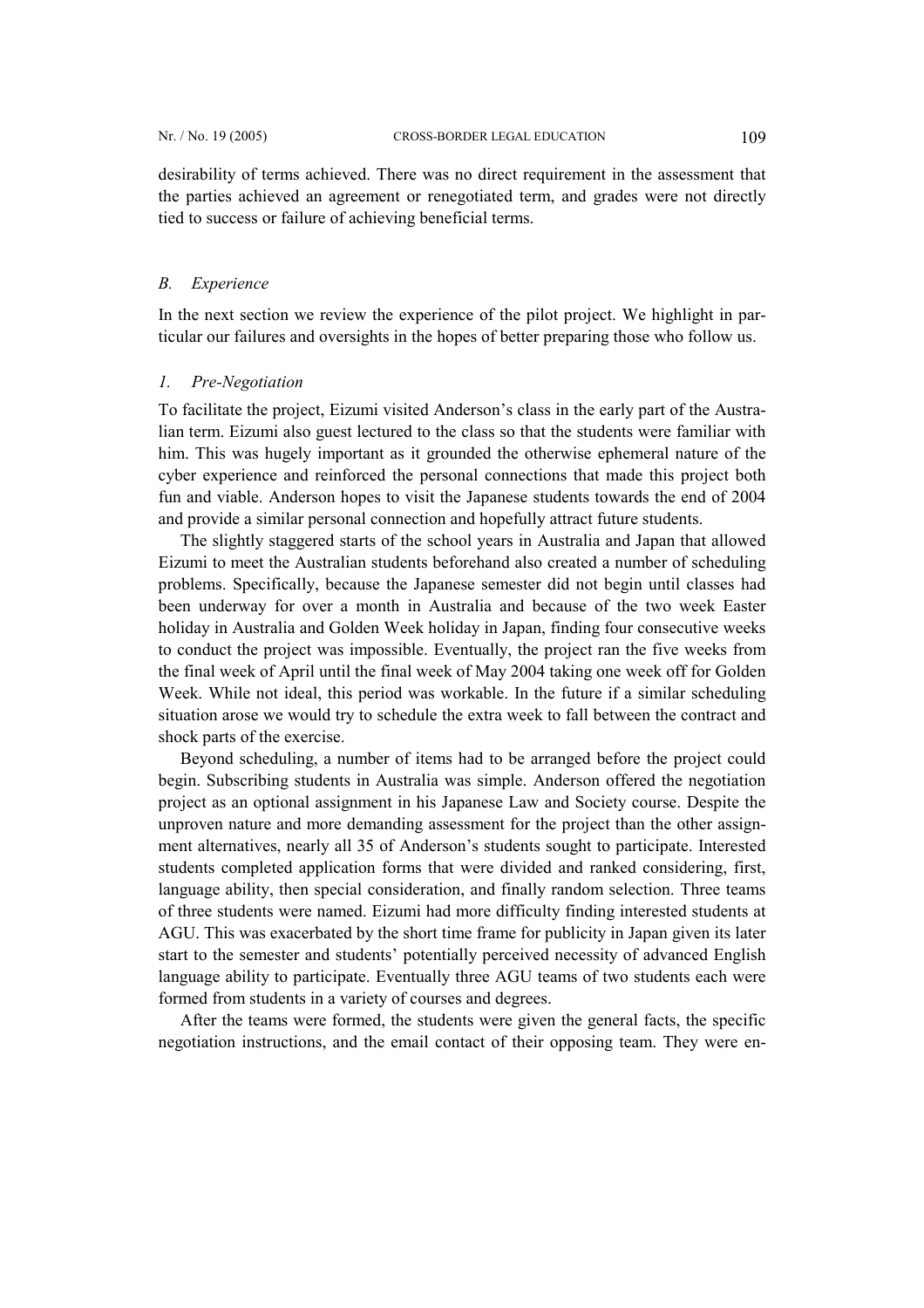couraged, but not required, to contact the opposing team before the initial negotiation. Perhaps not unexpectedly this resulted in some confusion. The AGU Japanese team contacted the ANU mixed language team and got as far as exchanging basic draft agreements. The ANU mixed language team persevered translating the agreement, creating a glossary of key terms, and exchanging numerous emails in Japanese. It was only once the parties saw each other face-to-face in the first negotiation that the mistake was recognised. We dealt with the mix-up in the only way possible by telling the teams to disregard all the negotiations that had taken place and assigning them to the correct teams. Tangentially related to this confusion, none of the other teams had any contact with their opposition prior to the first meeting. A second development was that all three members of the ANU English language team failed to appear on time to the first video session. Thus, one team member from each of the ANU Japanese and mixed language teams were skimmed to reform an ANU English language team (albeit with significantly under-utilised Japanese language abilities). This resulted in all six teams from both universities having an equal number of negotiators – two. A situation that in retrospect we would recommend regardless of the specific numbers on each team.

# *2. First Negotiation*

All of the video sessions might be characterised as being productive and simply plain fun, but tempered with frustrating technological problems that demanded great flexibility. For example, the first session was hampered by the confusion regarding the correct opposing teams and difficulty establishing the video connection. Fortunately, we had scheduled an additional 15 minutes that we used trying to get a workable connection. Eventually after three failed attempts by AGU calling Australia, ANU called Japan and the connection succeeded. These type of connection problems continued on each of the following three sessions. We are perplexed as to why the technicians could not anticipate this after the first session, but eventually connections were always secured. A second problem in Session Two was the microphone and camera placement in Tokyo which made hearing extremely difficult and lead to the AGU negotiators leaning into the camera. This improved the sound somewhat but ANU got close-up shots of watches, shoulders, and a variety of other body parts for the rest of the session. This was resolved by fixing the camera and microphone and made future negotiations significantly more productive.

The teams' posture changed noticeably from the first sessions to the following sessions. In the first session there was a fair amount of awkwardness and the resulting silence and giggles. By the second session this had faded and all the teams approached it with an impressive seriousness. It was also interesting to see the different tactics the various teams took, either consciously or otherwise. For example, the ANU English team took a very prepared "good cop/bad cop" approach; the ANU mixed team used a cooperative holistic approach; and the ANU Japanese team was very reflexive.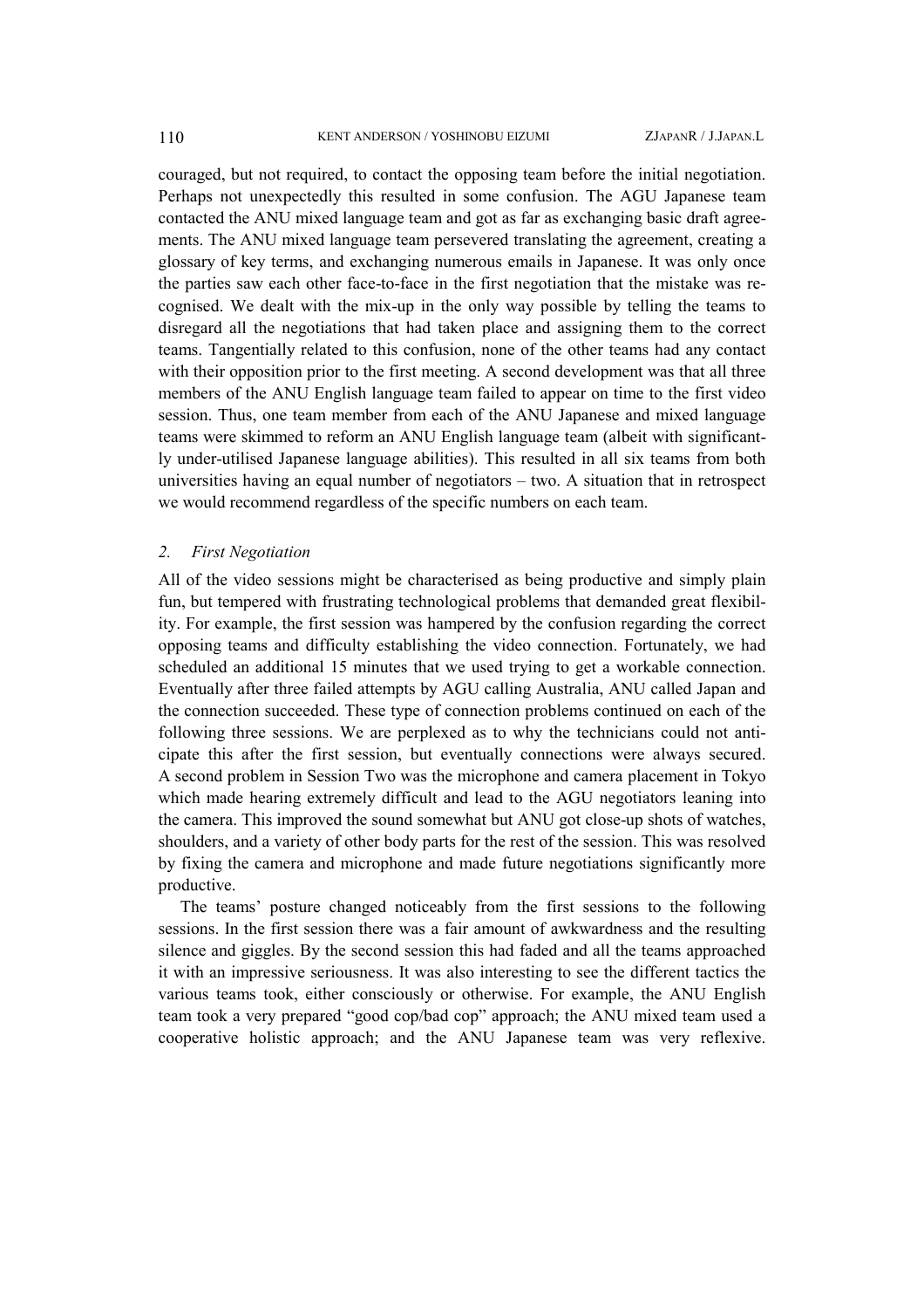Unwittingly these approaches lend themselves to stereotypes. Thus, the Australian English language team was very structured, logical, and demanding; the mixed team was very flexible, accommodating, and cooperative; and the ANU Japanese team was chaotic, seemingly ad hoc, and had unclear objectives. Further, how the negotiations between the teams progressed differed significantly. Thus, some teams found immediate agreement on price and quantity but dickered over delivery, while other team had problems agreeing on term and price but quickly found resolution on quantity. Between the issues that were easily or more difficult to resolve, there was simply too much divergence among the teams to make any useful generalisations. Given the uniformity of instructions, the divergence was somewhat surprising.

# *3. Core Contract*

The first two video conferences and numerous emails resulted in completed sales agreements between the three groups. The contracts are available on request and the key terms are summarised in Appendix E. In contrast to the tens of thousands of words prepared in the Tokyo-UW project,[21](#page-10-0) all contracts in our project were around two pages long. This was partially based on our recommendation to the teams to keep the agreements as short as possible and partially due to the relatively few terms in play. Also, we did not provide the students with sample contracts for fear of over-reliance on boilerplate terms, but we did refer them to the University of Missouri contract database[.22](#page-10-1)

As noted above, the key terms contained in the contract and how these were expressed differed significantly enough to prohibit any generalisations. There was also significant divergence regarding unspecified terms negotiated such as choice of law, choice of forum, and contingency pricing. While the teams recognised the need for these, they seemed to overlook the full component of them and generally undervalued the importance of the terms. One interesting example was the team that negotiated for arbitration, in Tokyo, in English, but failed to specific the applicable law to the agreement. One point where the groups all came to the same resolution without much difficulty was the use of US dollars as the contract currency. This is despite the fact that all sellers were given instructions to prefer euros. Significantly this meant that all of the sellers assumed currency rate fluctuation risk without any concession for that assumption.

<span id="page-10-0"></span><sup>21</sup> *See* FOOTE, *supra* note 3, at 17.

<span id="page-10-1"></span><sup>22</sup> University of Missouri, Columbia, Contracting and Organizations Research Institute, 'Digital Contracts Library (K-Base)', at *<http://cori.missouri.edu/index.htm>*.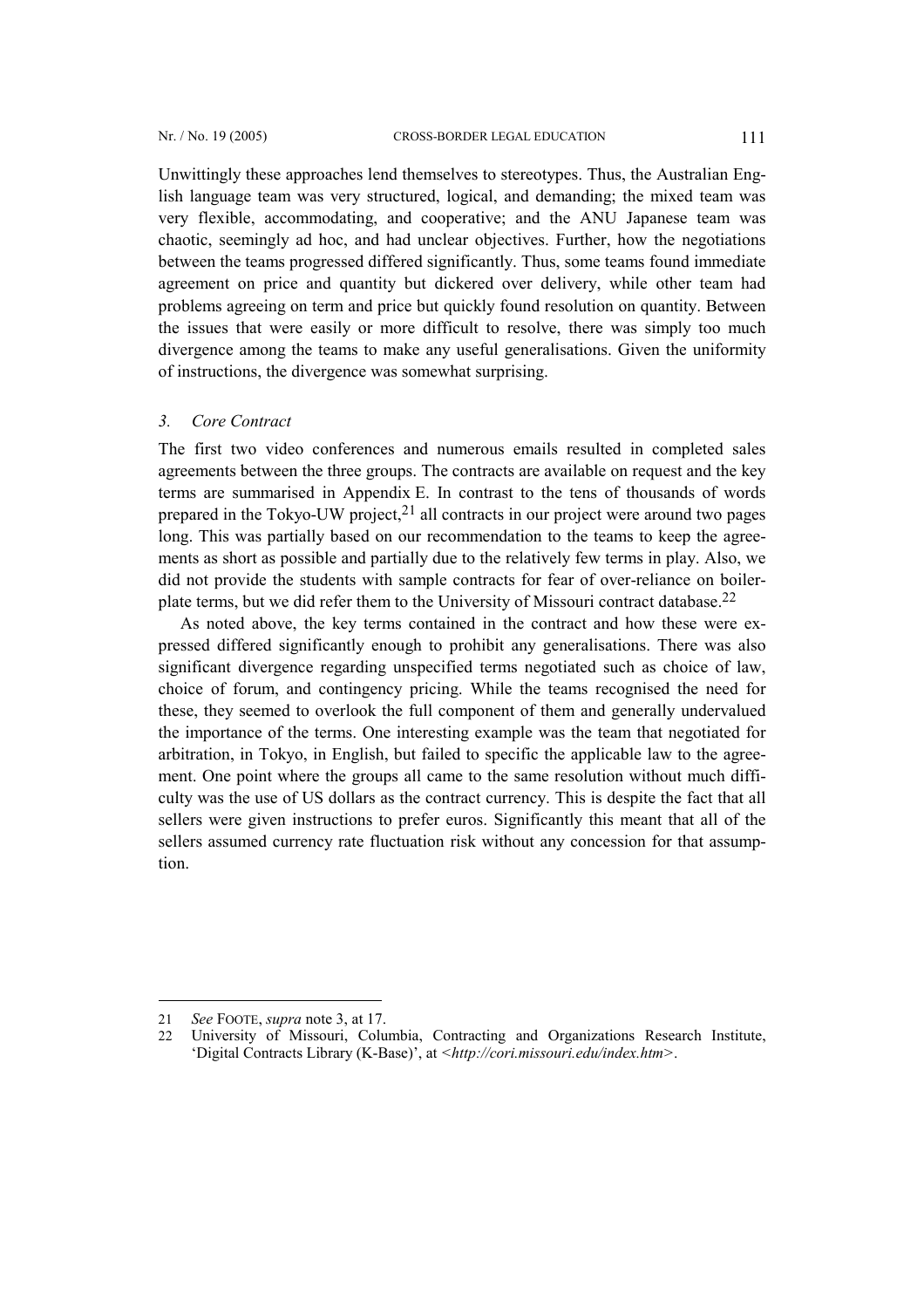### *4. Shock and Response*

Reflecting the different terms to which the groups had agreed and the different personalities, the teams' responses to the shock diverged markedly. For example, the mixed language teams were able to resolve the difference and work out new terms within the 15 minute third negotiation session. In contrast, the English language teams did not achieve any renegotiation over two video sessions and ended up terminating the agreement prematurely. There are too many variables to draw conclusions too conclusively, but some interesting preliminary observations are apparent. For example, the mixed language teams' holistic and cooperative atmosphere and mutual struggle with nonnative languages appears to have contributed to the ease with which alternative arrangements were found. In contrast, the hard-nosed negotiating style that gave the ANU English team the best initial terms of any group proved to make renegotiation impossible.

The agreements drafted to memorialise the response to the shock are available on request and the significant terms are summarised in Appendix E. For the most part, these amendments simply used the original agreements to modify the price, quantity and term of the agreement. In other words, the amendment process was not used to improve on any ambiguous terms or add any other clauses. Given the short time window between negotiating the original agreement and renegotiation following the shock, this is not particularly surprising. Thus, there would be some advantage in creating a longer period between the two phases of the project.

Another point to mention is that we did not directly link outcomes in the negotiation and renegotiation to the marks students received for the project. Some students suggested this would further engage them in the exercise. This is an intriguing suggestion worthy of some incorporation in the future, however, we would not advise it being the only marking component since our experience showed that very different styles and techniques can result in widely different outcomes all of which might be defensible in their own right.

### III. ANDERSON'S OBSERVATIONS AND LESSONS

## *A. Realism and Skills Lessons*

My (Anderson's) most basic observation about the pilot project was that it was realistic. This is not an empirical testing but based on my own years in business and private legal practice much of it dealing with Japanese counterparts in English and Japanese. My sense was confirmed by the students who commented, "The strength of this was how 'real' it felt. Actually sometimes it was difficult to know when to stop playing the role of negotiator." My sense of the realism extends to many of the project's infelicities such as the unreliability of technology, the ambiguity of specific facts and objectives,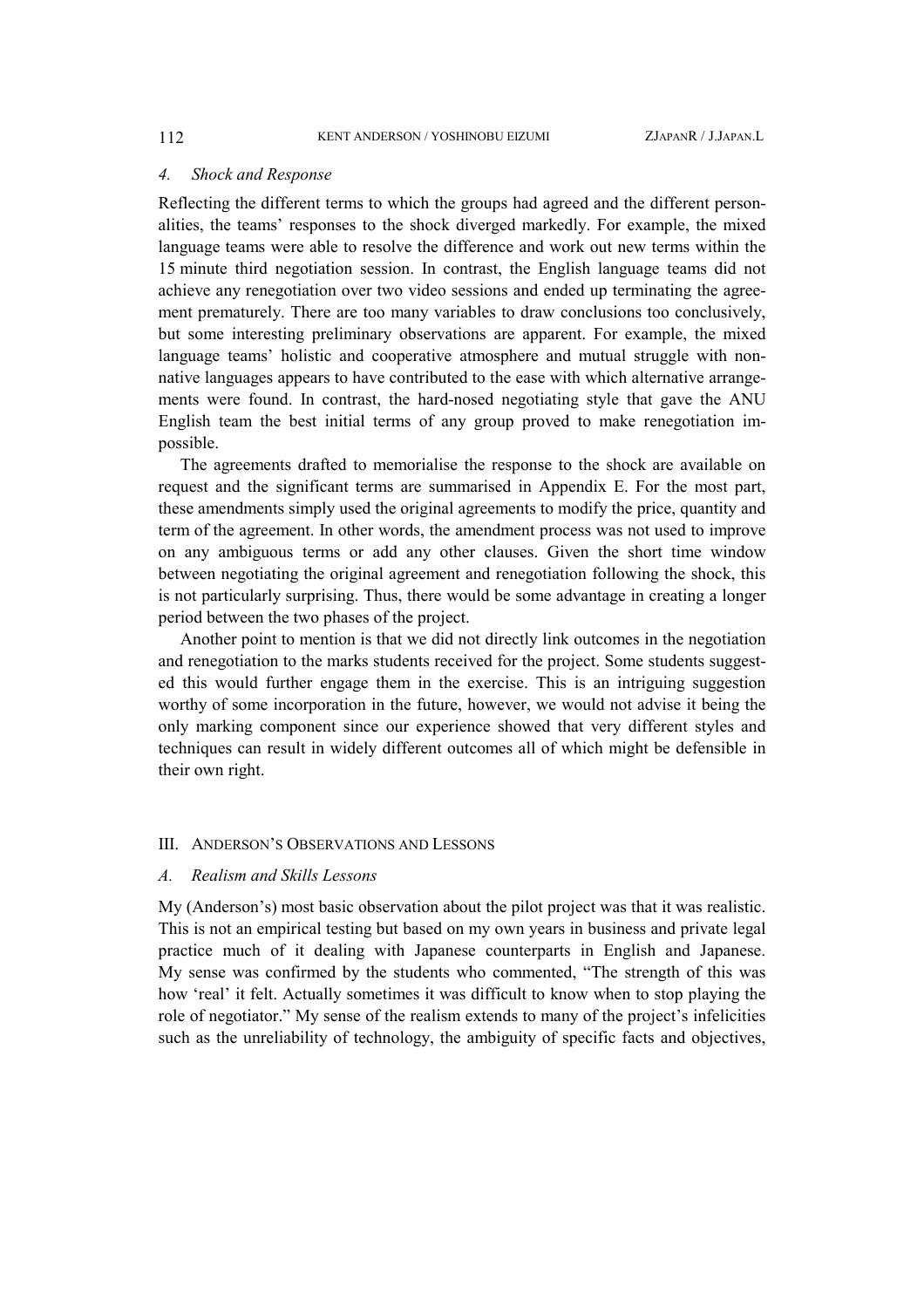and the primary importance of relationships. Thus, if for no other reason than to expose my students to these frustrations as well as joys, I will continue the project.

This reality was, furthermore, important in creating the environment to capture the project's skills lessons. In that regard, I firmly believe that we delivered improved legal skills including negotiating, drafting, and technological tools to our students. This aspect might be refined and fine-tuned by dedicated clinical instructors or researchers whose primary areas of expertise are negotiation or international business transactions; nonetheless, I believe that over time we ourselves will develop a teaching expertise in these areas and it is only because of our other substantive areas of research and expertise that the opportunity for this cooperation could arise.

Along similar lines, our project provided an opportunity for students to practice their language abilities in a more practical forum than most classrooms and more pragmatic than most year-abroad programs. The students universally recognised this, though there was a range of experiences. For example, one ANU Japanese language negotiator with excellent language skills and years in Japan commented: "I had real difficulty with the language side of it. I suppose I thought my Japanese ability was up to negotiation standards but it was a big shock when we had to make decisions." In contrast, one of the English language ANU negotiators stated: "I think we had a definite advantage over the other team because we were using our native language…. If I could do it again, I would want to be in *their* shoes, and try to negotiate in another language." In the middle was the mixed language team which noted: "The nature of the mixed language exercise was quite challenging as each party tried to use a mixture of both, and this was at times confusing. However, as the familiarity and confidence grew between the parties, it was a lot easier to negotiate, and further clarification using both languages by email was vital in reaching an understanding." These comments reinforce my observation that the native language teams negotiated better terms, but the mixed language teams developed a better relationship that made the mid-term shock "too easy", in their own words. If this observation can be generalised it is a hugely important finding of this project.

# *B. Enjoyment and Socio-Legal Lessons*

My second observation from the pilot project was that it was fun. Lots of what we ask our students to do is monotonous, tedious, and convoluted, but the participants in this project universally found this exercise thoroughly enjoyable. As one student commented, "It was education and fun, which isn't a bad combination." Meeting new people, playing with new technology, negotiating deals – these are the good parts about being a lawyer and I welcome the opportunity to expose my students to them. I imagine that an occasional taste of this heretofore forbidden fruit will actually inspire our students in their traditional studies as well. Similarly, the project was a extremely enjoyable from an instructor's perspective as well. I got to exchange ideas with a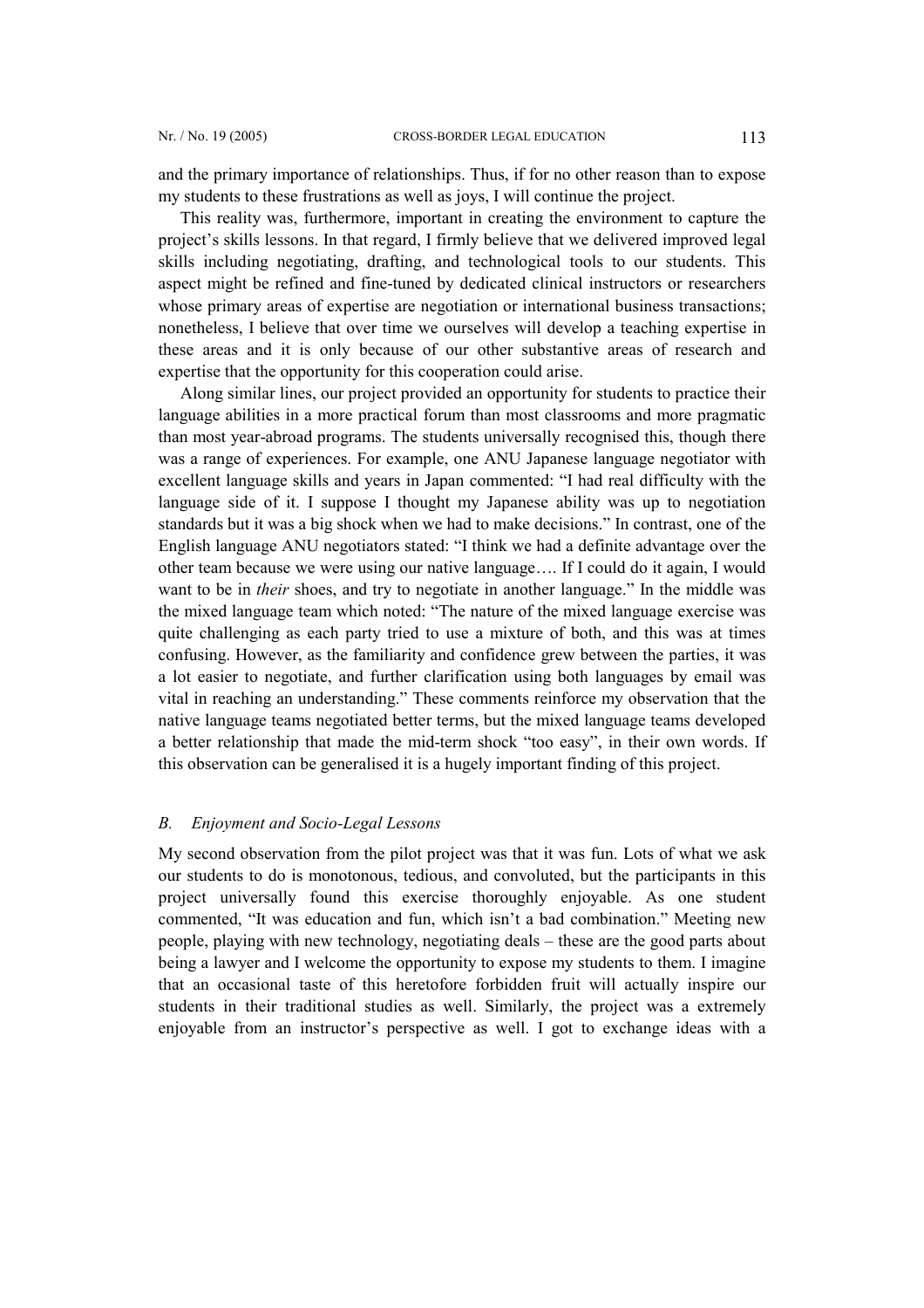colleague who I have been looking for a project on which to collaborate and we had much synergy develop from our exchanges in preparing and executing the project.

These lessons laid the groundwork for achieving the project's socio-legal goals. After the theoretical nature of my own education, I remember my own shock at finally discovering that personal idiosyncrasies have so much to do with the operation of law on a day-to-day basis. With this in mind, hopefully this exercise will teach our students the corollary lessons about the importance of flexibility and relationships in both the abstract sense and in the very finite sense such as contractual clauses.

# *C. Difficulty and Substantive Law Lessons*

My third observation from the project was that it was arduous. Typically I teach between 30 and 100 students at a time. While this might not be ideal pedagogically, it does have the advantage of being very time efficient and economical. This pleases my dean, my institution and my research interests, if not students. On the other hand, the pilot international negotiation project demanded much more time for fewer students.[23](#page-13-0) This might be justified for the substantive educational experience, for the public relations/marketing possibilities of the project, for the international cooperation, and in our case, for the "pilot" nature of the project. However, the cost of the project in terms of lecturer time, infrastructure required, and on-line expenses raises the difficulty of such a project's long-term sustainability. Eventually this cost-benefit balance will differ by institution and individual, but as the infrastructure and on-line expenses drop hopefully some systemization of the teaching experience may be developed from our experience to make the teaching costs less.

Similarly, the substantive law lessons of the project are likely more easily or efficiently taught in a doctrinal black letter fashion. I have no doubt that I could have covered the substantive law points the project sought to impart in a one hour lecture. The defence of the our experiential approach, however, like that of the Socratic method and clinical education in general, is that students learn more "deeply" when they experience the rule rather than are told about the rule.<sup>[24](#page-13-1)</sup>

<span id="page-13-0"></span><sup>23</sup> Similarly others have noted that video-conference delivery of legal education takes more preparation time and additional teaching skills to those of a traditional course. *See*  ARCABASCIO, *supra* note 1, at 58.

<span id="page-13-1"></span><sup>24</sup> There is a vast literature on so-called active or deep learning. At the Australian National University, this all goes under the rubric of "inquiry learning" or "ilearning". *See* Australian National University, Centre for Educational Development and Academic Methods, 'ILearning', at *<http://www.anu.edu.au/cedam/ilearn/>*.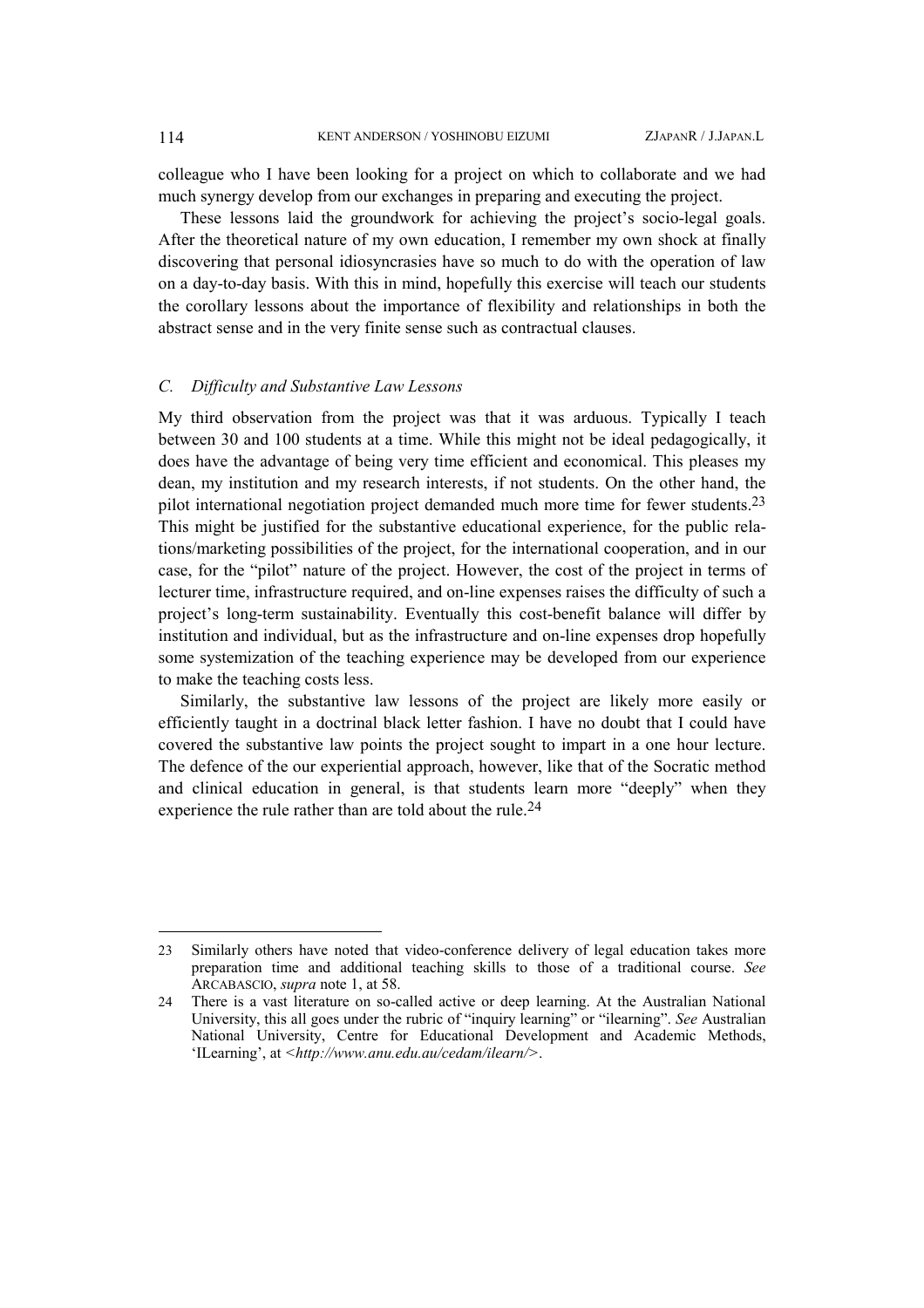#### IV. CONCLUSION

Our primary conclusion is admittedly hackneyed: Based on our experience we strongly advocate more international video negotiation projects being undertaken. Our subsidiary conclusions are those nuggets of useful practical information that other educators may extract from the above description and the Appendices for modelling their own programs. Some specific lessons that struck us as important include: the ability to slot the project into courses with different substantive law objectives, the desirability of north-south partners to avoid time-zone problems, the feasibility of adding a language component, the practicality of keeping the project short and the scenario simple, the advantages of denationalising the scenario, and the importance of a good working relationship between the facilitators (and their technical assistants). Our final observations that the exercise was realistic, fun, and tough along with the lessons that we were thereby able to achieve our skills, socio-legal, and substantive law objectives seem so obvious that they almost need not be mentioned. Yet, we offer those experiences as our evidence by which we contribute to the credibility and weight of our assertion that international negotiation project can be pedagogically, economically, and popularly feasible and successful.

Given the less than earth shaking nature of those conclusions we also offer the following framework hopefully to facilitate other international cooperations such as ours. First is identification. A prospective educator or institutions hoping to run a program must confirm the basic requirements. Is the infrastructure in place to host video conferencing? It would be the rare example today of a university or vicinity that did not have some video conferencing facilities. Related to those, one must investigate the exact kind of technology system that is available. Anyone who has tried to video conference with a Japanese institution is probably familiar with the problems caused by inflexible, unrealistic bureaucratic control of the technology available and the truly humorous fact that Japanese national institutions' main video facilities are only compatible domestically.[25](#page-14-0) Our technicians cannot repeat often enough that investing in internet protocol capabilities will pay for itself in short order, and despite whatever your technician might say this is possible in Japan (*eg*, Keio University) as well as Australia and most other locations.

After confirming the capabilities, one must identify a partner. Like ourselves, we suspect that this will naturally grow out of existing personal relationships and exchanges. Where this is not forthcoming a number of excellent options exist. For example, all Australian and New Zealand tertiary institutions have at least one if not multiple exchange agreements with Japanese universities. Those might be a first point of contact. Another option is to troll through negotiation competitions in Australia,  $2<sup>6</sup>$ 

<span id="page-14-0"></span><sup>25</sup> *See* FOOTE, *supra* note 3, at 10.

<span id="page-14-1"></span><sup>26</sup> National Client Interviewing and Negotiation Competitions, *<http://www.newcastle.edu.au/ faculty/bus-law/news/lawcomp/negotiation>*.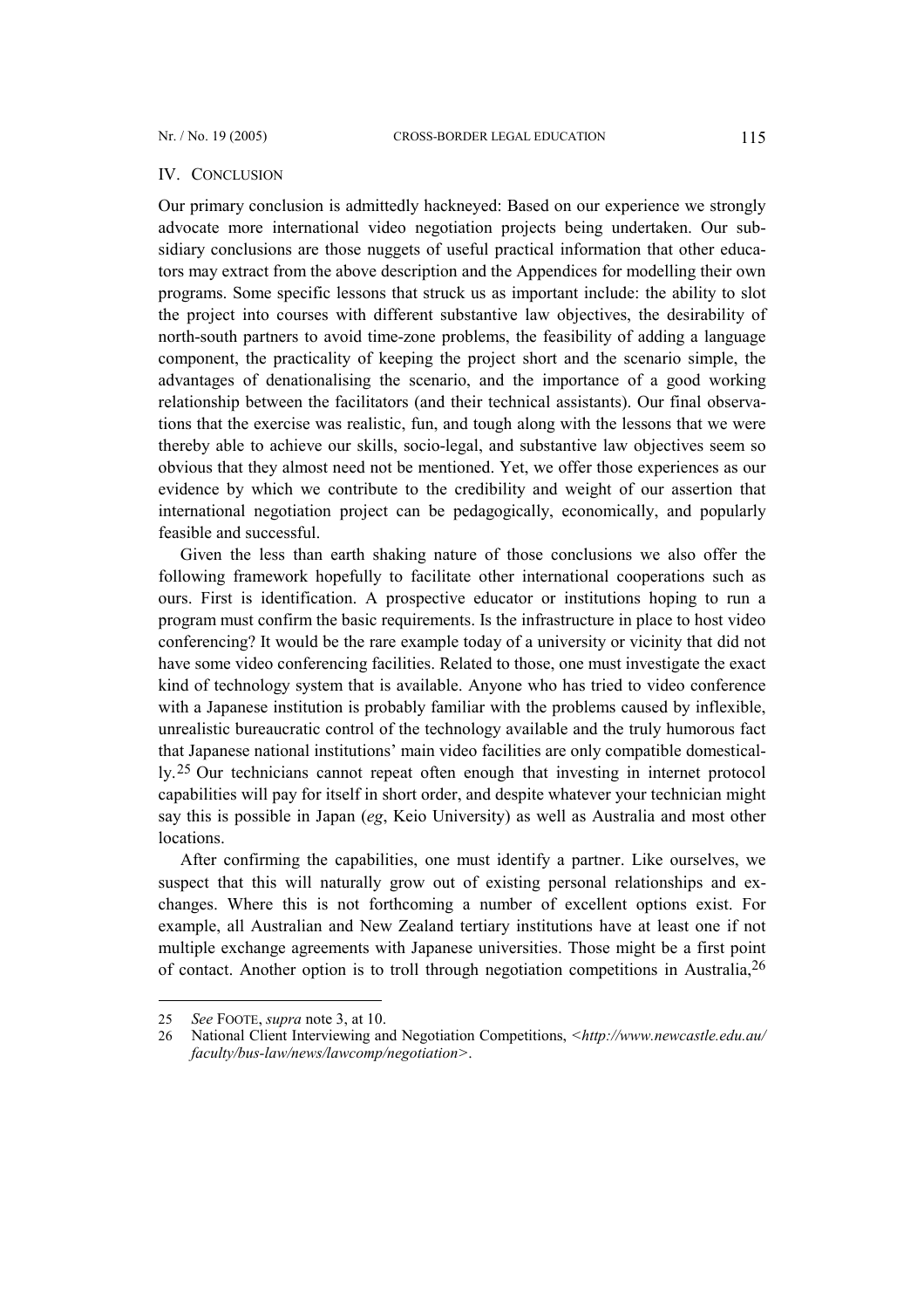Japan,<sup>27</sup> and internationally.<sup>[28](#page-15-1)</sup> Many, but not all schools, in Japan and Australia have teams in these competitions yet do not have negotiation courses, let alone international components. Another point to mention regarding finding a partner is that looking for the highest profile counterpart is not always the most desirable or productive. In other words, by being willing to deal with an institution that is less well known in your home country, there might be benefits in flexibility and attentiveness that outweigh any diminished reputation value. Finally we would advocate identifying a partner within two to three hours from your time zone and capable of using the targeted languages. This does not mean one is limited to looking at English based programs in English speaking countries, an infinite number of other possibilities and combinations are possible.[29](#page-15-2) Once a possible partner is found quickly confirming compatible technology and sufficient overlap in teaching periods (while mindful of holidays) is important.

With a willing partner and capable infrastructure, the remaining details are tedious but not likely deal-breaking. Internal requirements of the institutions may demand approval of a new course or approval of incorporation of the project into an existing course. We are very mindful of this considering Japan's Ministry of Education's strict regulation of courses' content in the new Law Schools (*hôka daigaku-in*). We also encountered this micro-administration mania in our project when the ANU Law Faculty's sub-committee on assessment rules was concerned about the appropriateness of the exercise. One of the advantages of our component model, however, is that the project may be slotted into a variety of existing courses largely side-stepping such administrivia.

Related to how best to navigate the idiosyncratic bureaucracies of each institution is the political question of how each instructor can best explain the benefits of the exercise to sceptical colleagues who need justification for the infrastructure, on-going, and instructor costs. In my (Anderson's) case, I did this by emphasising the international reputational aspects of the project, the clinical skills that the students will learn, the pilot nature of the project, and the small overhead cost since the ANU structure places most of the non-teaching expenses on the Audio-Visual Department. Nonetheless, I suspect that the project is not viable in the long-term without increasing the student numbers and decreasing the on-going costs by mandating internet protocol connections. Speaking bluntly, international video negotiation is a sexy offering that is sure to appeal to students and vice chancellor offices. Therefore, finding students and getting suffi-

<span id="page-15-0"></span><sup>27</sup> Intercollegiate Negotiation Competition, <*http://www2.osipp.osaka-u.ac.jp/~nomura/ project/inter/index.html>*.

<span id="page-15-1"></span><sup>28</sup> International Negotiation Competition, *<http://culaw2.creighton.edu/negotiation>*. There are a variety of other domestic competitions; for example, in the United States there is the American Bar Association Law Student Division's Negotiation Competition (*<http://www. abanet.org/lsd/competitions/negotiation/>*).

<span id="page-15-2"></span><sup>29</sup> For example, in the Asian region English language partner institutions are likely readily available in, among others, Hong Kong, Malaysia, the Philippines, and Singapore.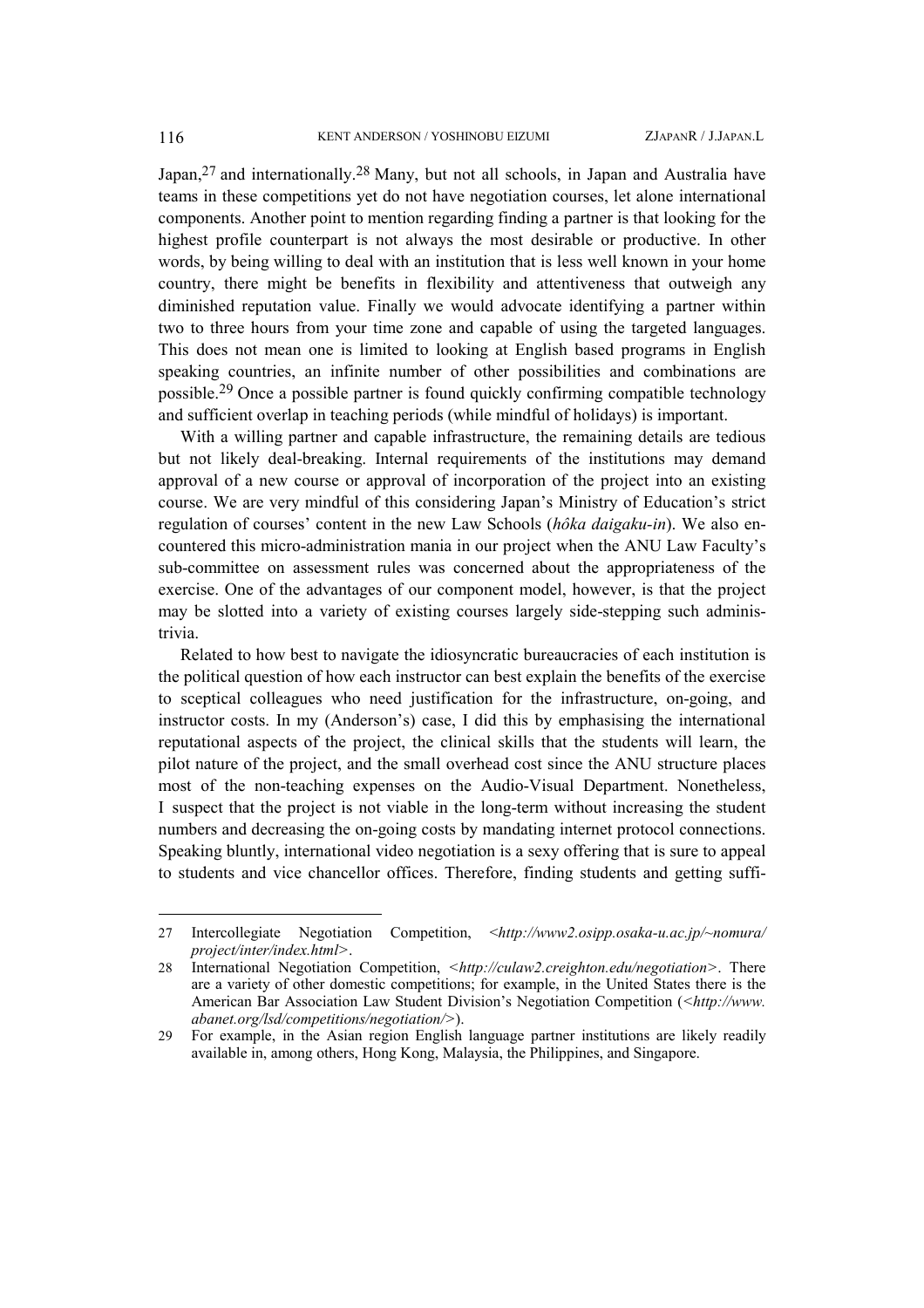cient institutional support likely will not be a problem. The real issue is getting enough support from those areas to offset inevitable internal complaints from more traditional and cost sensitive constituents. Again, each person will need to resolve this on their own given their unique environment, but it is good to be aware of and anticipate the problem from the outset.

If those guidelines fail to produce interested parties and successful collaborations, we finish by offering our own services through the Australian Network for Japanese Law (ANJeL) to assist in finding viable partners in Australia and Japan.<sup>30</sup> As promotion of educational opportunities in Japanese and Australian law is one of ANJeL's core aims, we are pleased to serve as a clearinghouse that helps our members connect to form the relationships that will make cross border legal education a reality.

# APPENDIX A

### ANU-AGU INTERNATIONAL NEGOTIATION PROJECT

# *2004 Procedure*

#### *Schedule*

The video conferences will be held in the ANU Crisp Building's Video Conference Board Room on the following Wednesdays from 12.00 (noon) to 1.00pm (Australian time).

| <i>Session 1:</i> 28 April 2004; | <i>Session 2</i> : 12 May 2004; |
|----------------------------------|---------------------------------|
| <i>Session 3</i> : 19 May 2004;  | Session 4: 26 May 2004.         |

# *Before the first session*

As soon as the AGU teams are formed (likely in April), you will receive names and email addresses of your team's counterparts. You are welcome to exchange email greetings, and even begin negotiations with them, before the first session. Remember to save all email exchanges for submission as part of the assessment.

### *Video Sessions*

l

Because of the video link and limited time available, it is crucial that everyone arrive at the conference room *before* the scheduled time.

There are three teams each working on the same problem. Therefore, the teams will have to rotate into and out of the conference room. Due to the limited amount of video time, please try to do this rotation as quickly, quietly, and efficiently as possible.

Each team will be allotted 15 minutes video negotiation time per session. You may use that time in any way you see fit. Because of the limited amount of time, however, it is suggested that you might (1) do simple introductions, (2) confirm understandings developed over email exchanges, and (3) negotiate primary issues such as price, quantity, and time. It is likely that details will have to be resolved over email exchanges and exchange of draft documents.

The negotiation sessions should be conducted in Japanese for the Japanese teams, English for the English teams, and whatever works for the mixed team. Of course, use of a second language for clarification is natural and does not need to be artificially avoided.

<span id="page-16-0"></span><sup>30</sup> Email: *<anjel@law.usyd.edu.au>*; Web: *<http://law.anu.edu.au/anjel>*.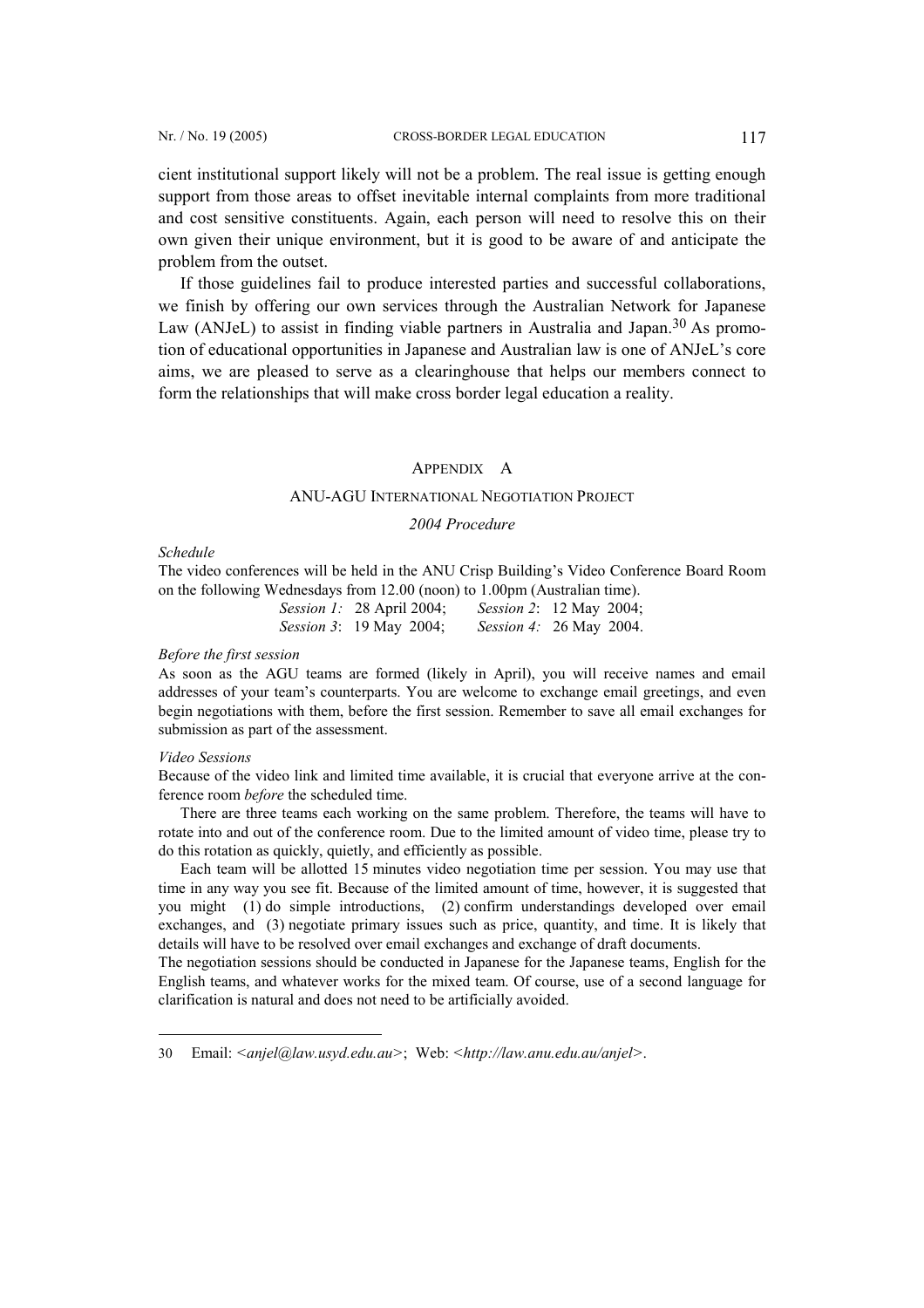#### *Other Exchanges*

Reflecting real world transactions, much of the detailed negotiation and explanation between the teams will have to occur by email and exchange of drafts. There is no requirement regarding how little or how much email exchange is done, however, in the end you will need to have some finalised agreement between the teams.

Reflecting good business practice and so-called 'netiquette', you should keep the tone of your email exchanges professional. The exact line between how formal or informal you choose, like any relationship, depends on your own style and the comfort-level you have with your partner. Thus, this will develop uniquely over time with each exchange. I do suggest that when in doubt you err on the side of being more formal and more detail oriented. Communication between the teams should be copied (cc) to all members of both teams. Of course, the interaction within your own team may be oral instead of electronic.

#### *Documentation*

You will need to produce two agreements in this project.

- (1) By *14 May at 5.00 pm (*Australia time), the teams should submit (by email) to Anderson and Eizumi a final sales agreement with electronic signatures of all team members.
- (2) By *28 May at 5.00 pm* (Australia time), the teams should submit to Anderson and Eizumi a memorandum of understanding regarding how the parties will proceed concerning the new facts introduced before Session 3.

Both of these agreements should be treated as formal documents. However, they do not need to be and should not be long or complicated. You are free to do outside research to locate contract forms and standard clauses, but you do not need to do so. Rather than length and covering every detail, it is more important to ensure there is complete understanding of all the terms by both sides.

The language of the contract should be Japanese for the Japanese language team and English for the English language and mixed language team. The native language team is responsible for preparing the first draft of the agreements (eg, the AGU team will prepare the first draft of the Japanese agreements and the ANU teams will prepare the first draft of the English agreements).

By *28 May at 5.00 pm* (Australia time) the teams should also submit to Anderson and Eizumi a copy of all the email correspondence between the teams in chronological order. This should simply be a copy of the emails and you should not edit, polish, amend or correct the correspondence.

### APPENDIX B

#### ANU-AGU INTERNATIONAL NEGOTIATION PROJECT

# *Facts*

Food Corp *(Food)* is a wholesaler. That is, Food buys product directly from farmers and sells it to retail outlets such as restaurants and grocery stores. Food's new sales manager has just concluded a 5-year contract with Kentucky Fried Chicken to supply all of its chicken for the country. Food's current suppliers can produce 80% of what is needed, however, to cover the new contract Food needs at least an additional 10,000 kilo of Grade A chicken per month from 1 May. There is no remaining supply domestically, therefore, the president of Food has told its buyers to look abroad for product. Food's buyer has identified the foreign company Chickens-R-Us *(CRU)* as a potential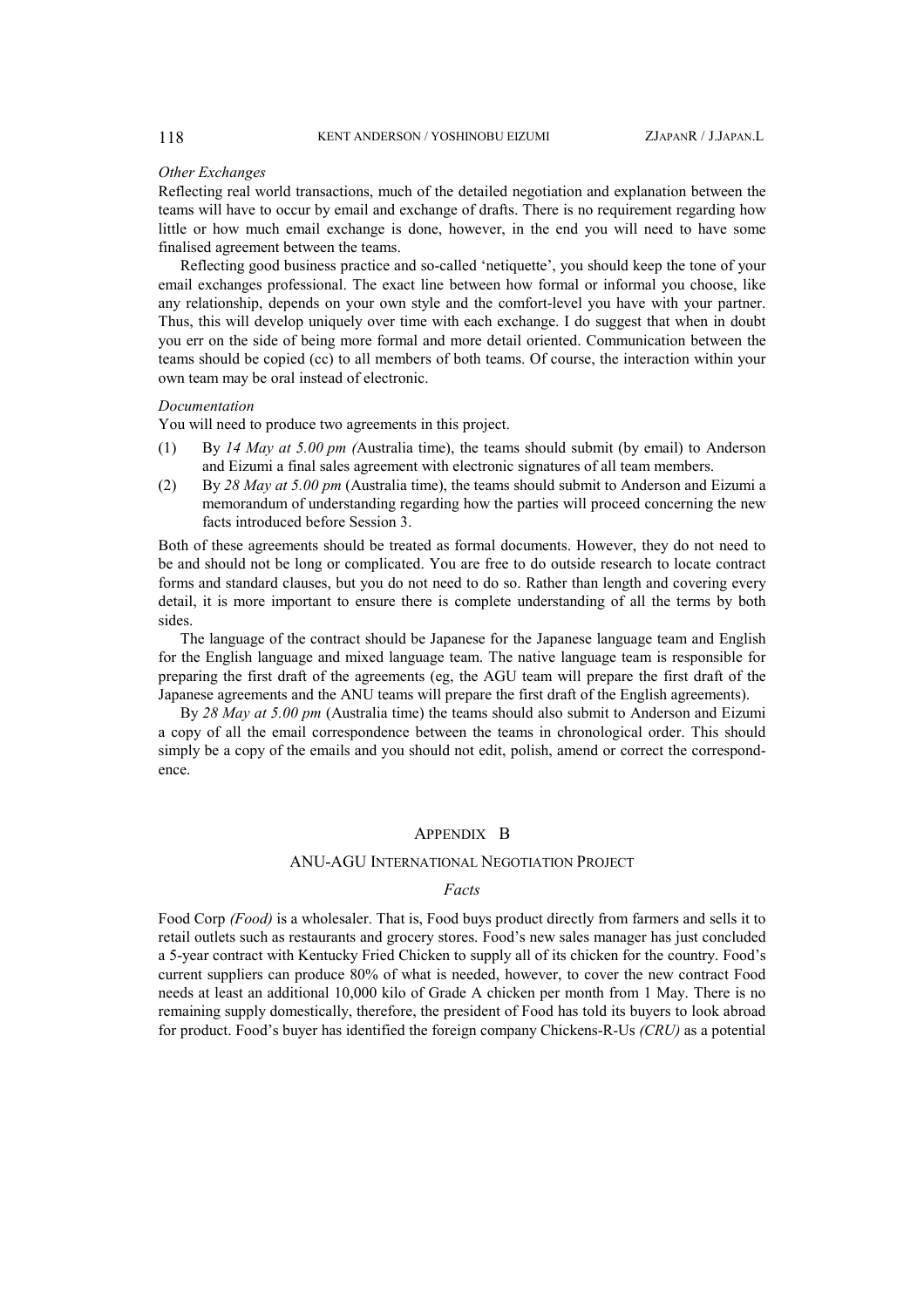supplier. Food is experienced at importation, but has never imported from the country where CRU is located and does not have any employees residing there.

Chickens-R-Us is an agribusiness raising chickens. It can just meet its current sales, but it is contemplating an expansion to increase its flock. The size of the expansion will depend upon the likely market and available financing. Expansion will not be possible until 1 June. CRU has been injured in the past regarding foreign sales, thus it does not want to take any responsibility for customs, taxes, or processing export forms.

# *Negotiation Instructions for Food Corp*

The president has informed you that he is willing to settle for the following terms:

| Price:    | US\$1.00-US\$1.50 per kilo                                                         |
|-----------|------------------------------------------------------------------------------------|
| Term:     | 1-3 years (Food would prefer the shortest term possible because it believes it     |
|           | can secure domestic supply in the future)                                          |
| Ouantity: | 10,000-15,000 kilo per month (Food currently holds a reserve of frozen chicken     |
|           | in its warehouses of 5,000 kilo, but it would prefer not to use this as that would |
|           | make other transactions very risky)                                                |
| Shipping: | to be decided                                                                      |
| Quality:  | Fresh frozen, government inspected, Grade A (suitable: restaurant use)             |
|           |                                                                                    |

The president has no legal background and is unaware of any additional legal terms that should prudently be included.

# *Negotiation Instructions for Chickens-R-Us (CRU)*

The president has informed you that he is willing to settle for the following terms:

| Price:    | €1.00-€1.50 per kilo                                                             |
|-----------|----------------------------------------------------------------------------------|
| Term:     | 3-5 years (Any term less than 3 years will not allow CRU to get the financing it |
|           | needs to expand its operations)                                                  |
| Ouantity: | up to 10,000 kilo per month from 1 June (CRU can only produce, and cannot        |
|           | guaranty, more than up to 5,000 kilo per month before 1 June)                    |
| Shipping: | FOB domestic port                                                                |
| Quality:  | Fresh frozen, government inspected, Grade A (suitable: restaurant use)           |

The president has no legal background and is unaware of any additional legal terms that should prudently be included.

# APPENDIX C

# ANU-AGU INTERNATIONAL NEGOTIATION PROJECT

#### *New Development*

President Eizumi and President Anderson have approved the contracts and are very pleased with the terms negotiated. Both Food and CRU have operated smoothly under the terms for one year. Unfortunately, a grain virus has spread worldwide resulting in chicken feed import bans. CRU's home country has not been infected, but the cost of chicken feed has increased by 200%. As a result, CRU can no longer cover its expenses at the contract rate. Further, the spot rate for Grade A chicken has risen to £1.50/kilo. Simply stated, if CRU performs at the contract rate it will lose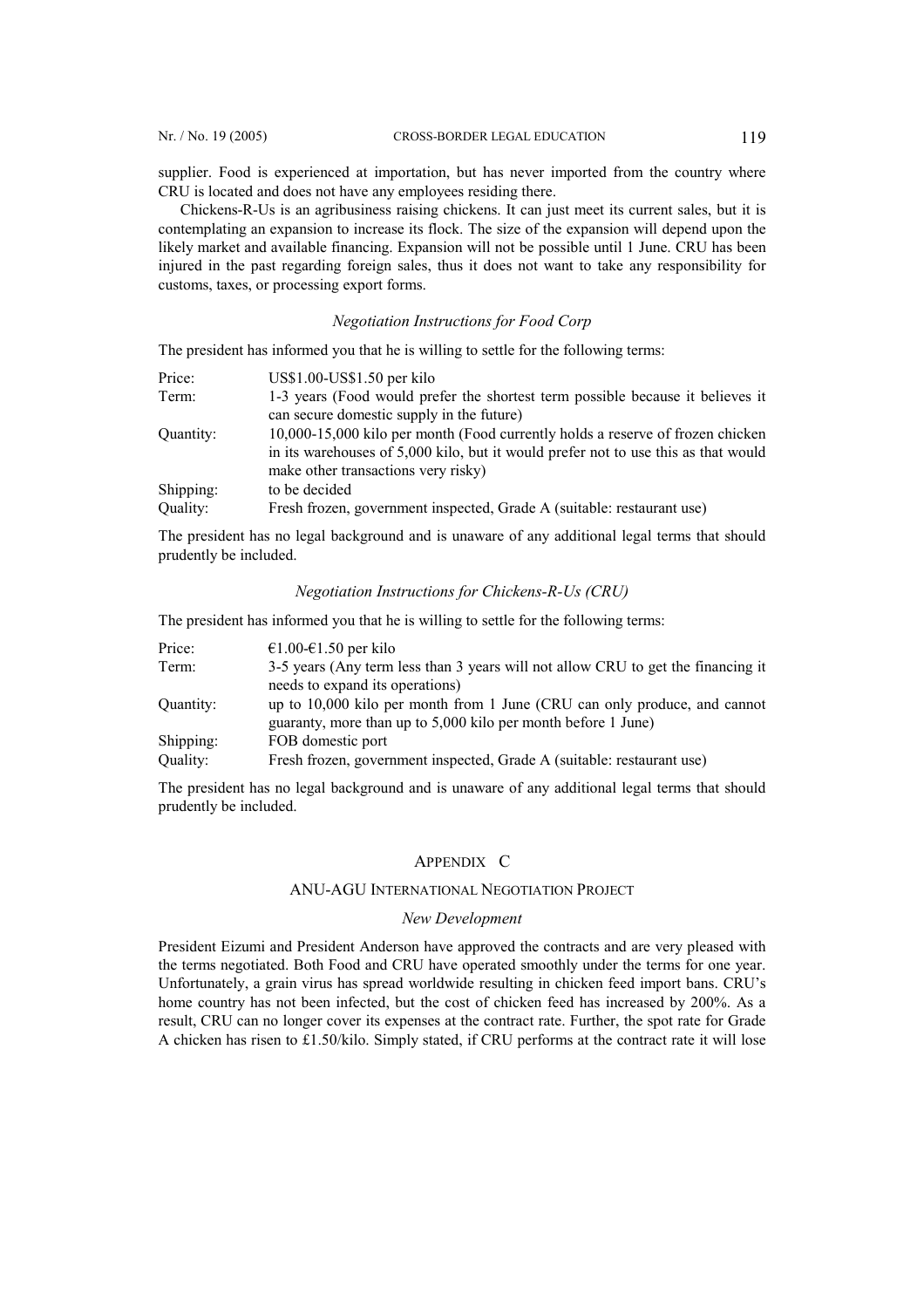money and it can make significantly more money in the spot market. Of course, there is the significant risk that a cure for the grain virus might be found in the next 12 months and stockpiled chicken feed will flood the market making chicken prices collapse. Given this situation, CRU initiates a video conference with Food to discuss the situation.

### *New Negotiation Instructions for CRU*

| Relationship<br>and Resolution: | You are happy with the relationship to date. You do not want to break the<br>contract if at all possible and would like to resolve this problem amicably.                                                                                                                                                                  |  |  |  |
|---------------------------------|----------------------------------------------------------------------------------------------------------------------------------------------------------------------------------------------------------------------------------------------------------------------------------------------------------------------------|--|--|--|
|                                 | However, you are not willing to perform below your costs and if necessary<br>you will sell your product on the spot market.                                                                                                                                                                                                |  |  |  |
| <b>Current Costs:</b>           | US\$2.00/kilo for Grade A chicken.                                                                                                                                                                                                                                                                                         |  |  |  |
| Quantity:                       | You are happy with the current production level, but could increase quantity<br>to 15,000 kilos per month if absolutely necessary.                                                                                                                                                                                         |  |  |  |
| Term:                           | You wish to extend the term of the contract by two years, if you can secure<br>an increase in price.                                                                                                                                                                                                                       |  |  |  |
|                                 | New Negotiation Instructions for Food                                                                                                                                                                                                                                                                                      |  |  |  |
| Relationship<br>and Resolution: | You are happy with the relationship to date. You understand CRU's<br>problem and would like to resolve the problem amicably.                                                                                                                                                                                               |  |  |  |
|                                 | However, you believe a contract should be upheld. Further, though you<br>might consider renegotiation, any increase in the contract terms decreases<br>your personal bonus, and the president will not agree to new terms above<br>your break-even cost. You are not afraid to litigate/arbitrate/mediate if<br>necessary. |  |  |  |
| Break-even cost:                | $\epsilon$ 2.00/kilo for Grade A chicken.                                                                                                                                                                                                                                                                                  |  |  |  |
| Quantity:                       | You would prefer to increase quantity to 15,000 kilos per month.                                                                                                                                                                                                                                                           |  |  |  |
| Term:                           | You do not wish to extend the term of the contract unless absolutely necessary.                                                                                                                                                                                                                                            |  |  |  |

#### APPENDIX D

### ANU ASSESSMENT STATEMENT

# *International Negotiation Project*

This year a few students in this class, likely 9, may elect to participate in an International Negotiation Project in lieu of the News Assignment. The International Negotiation Project is a pilot project to assess the possibility of incorporating this component as a required aspect of this class in future years or as an independent course.

The International Negotiation Project will be run jointly with Aoyama Gakuin University (AGU) Law School in Tokyo. It involves four satellite [sic] video conference negotiation sessions between three ANU teams (likely of 3 members per team) and three AGU teams. A problem will be set; the teams will negotiate a contract over the first two sessions; and then resolve a dispute over the second two sessions. In addition, the teams may negotiate via email as much as necessary. The objectives are (1) to simulate "real-world" cross-border negotiation; (2) to experiment with how new technologies are impacting legal relationships; and (3) to develop negotiation, drafting, and cross-border legal skills.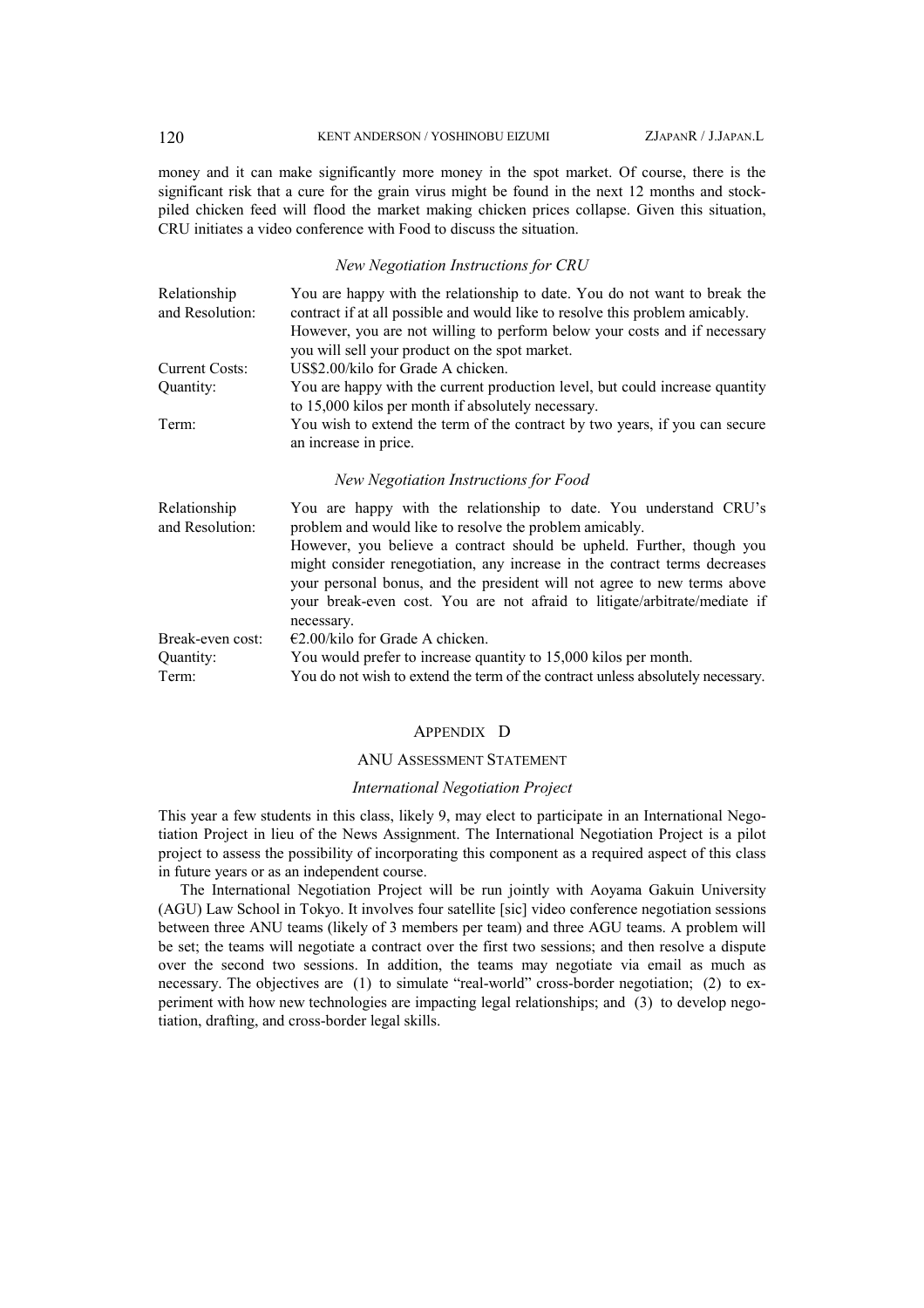The assessment for this Project will be based on (1) active participation in the negotiations (ie, attending, contributing to oral and written negotiations, and assisting in drafting); (2) evidence of this participation (*eg*, submission of all email or other negotiation communications); (3) submission of the final contract and dispute resolution agreement (*eg,* your cooperative agreements should be no longer, and perhaps shorter, than 5 pages); and (4) a brief (one page, double spaced) comment on the experience. All submissions will be marked, firstly, on level of participation and critical engagement with the project, and secondly, on the quality of the results of the negotiation (*ie*, clarity of the final agreements, the desirability of the final terms achieved, and the coverage of legal issues in the documentation). All materials will be due the Friday of Week 12 (28 May) by 4.00 pm.

# APPENDIX E

# ANU-AGU INTERNATIONAL NEGOTIATION PROJECT 2004

| <b>Term</b>                         | <b>English Team</b>                                                                      | <b>Mixed Team</b>                                                    | <b>Japanese Team</b>                                                        |
|-------------------------------------|------------------------------------------------------------------------------------------|----------------------------------------------------------------------|-----------------------------------------------------------------------------|
| <b>Original Price</b>               | US\$1.00 with<br>renegotiation every<br>3 months up to \$1.40;<br>and May 2004 at \$1.50 | US\$1.50 from June,<br>\$2.50 for May 2004                           | US\$1.50                                                                    |
| <b>Original Term</b>                | 18 months                                                                                | 3 years                                                              | 2 years                                                                     |
| <b>Original Quantity</b>            | 15,000 kilos/month,<br>with 10,000<br>for May 2004                                       | 10,000 kilos/month,<br>with 8,000 kilos<br>for May 2004              | 10,000 kilos/month,<br>with introduction<br>to other seller<br>for May 2004 |
| <b>Choice of Law/Forum</b>          | no applicable law<br>chosen,<br>arbitration in Tokyo<br>in English                       | Australian law,<br>arbitration/conciliation<br>anywhere jurisdiction | Japanese law,<br>Japanese jurisdiction                                      |
| <b>General Response</b><br>to Shock | early termination with<br>minor price concession                                         | renegotiation with<br>price concession                               | renegotiation with<br>extension of term<br>and price concession             |
| <b>Renegotiated Price</b>           | \$1.20 for<br>May-July 2005,<br>\$1.65 for July 2005                                     | \$2.15                                                               | \$2.40                                                                      |
| <b>Renegotiated Term</b>            | early termination<br>on August 2004                                                      | no extension of term                                                 | extend 3 years<br>for total term 4 years                                    |
| Renegotiated<br>Quantity            | 15,000 kilos/month<br>for May-July 2005,<br>10,000 kilos/month<br>for July 2005          | 15,000 kilos/month                                                   | 15,000 kilos/month                                                          |

# *Summary of Results*